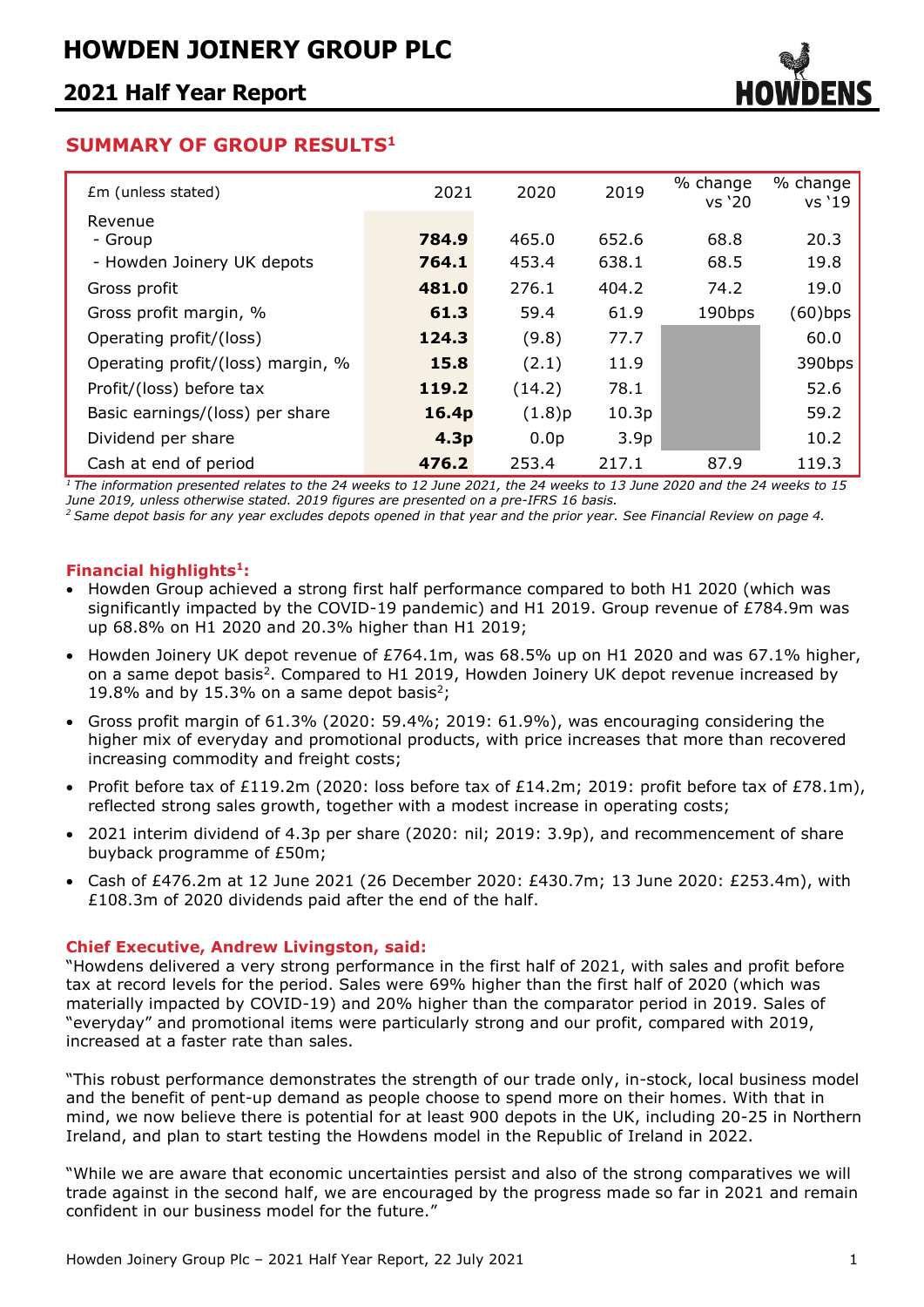

### **Operational developments in the first half:**

- Seven new depots opened and one closed in the UK, bringing the total to 754 at period end;
- 28 older UK depots revamped and eight depots re-racked without other modifications;
- Howdens solid surface manufacturing facility now operational;
- 14 of the 17 new 2021 kitchen ranges are now on sale, with sales of the new ranges higher than in the first half of 2019;
- Good further progress made with developing the digital offering, with the Howdens.com web platform improving brand awareness and leading to increased web visits, online brochure requests and resulting depot contacts, and "anytime ordering" launched for trade customers; and
- Capital expenditure of £23.8m (2020: £22.3m; 2019: £24.1m) included new and revamped depots, manufacturing capacity and digital investments.

### **CURRENT TRADING AND OUTLOOK FOR 2021**

We have performed strongly through the first half, ahead of our original expectations as we continue to benefit from our in-stock model and product availability. Whilst we have also seen significant cost inflation resulting from Brexit and COVID-19 related disruption, we have been largely successful in mitigating these with price increases and supply chain management, respectively.

In the first four-week period of H2 (Period 7, to 10 July 2021), total sales at Howdens Joinery UK depots rose by  $31.0\%$  on the same period in 2020, and by 29.5% on a same depot basis<sup>2</sup>. On a local currency basis, European depot sales in Period 7 increased 52.3% compared to the same period last year, and by 48.3% on a same depot basis<sup>2</sup>.

Compared to 2019, Period 7 sales at Howdens Joinery UK depots rose by 33.8% and by 28.9% on a same depot basis<sup>2</sup>. On a local currency basis, European depot sales increased 122.6% and by 98.9% on a same depot basis<sup>2</sup>.

Capital expenditure of around £90m is now expected in 2021, including new and refurbished depots, in-house manufacturing, further investment in digital and maintenance deferred from 2020. We plan to open around 45 new depots in the UK and France during the year, seven of which were opened in the first half. Including relocations, we also intend to revamp around 62 depots to the new format, 28 of which were completed in the first half, and introduce vertically racked product to a further 30 depots without further modifications, eight of which have been completed.

We remain cautiously optimistic in our outlook for the second half and our all-important peak trading period. We are planning around several factors including:

- The continuing mix of revenues we saw in the first half, with our ability to continue to recover increasing commodity and freight costs in our pricing;
- The potential effect of the non-continuation of recent pent-up demand that we have seen from the second half of 2020;
- Ongoing inflationary cost pressures and our investment in costs to more sustainable levels; and
- The risk of any further pandemic restrictions on our business operations or levels of consumer demand.

Whilst we are aware of the economic uncertainties that we face and the tough comparators from the second half of 2020, we remain confident in our business model for the future.

*2Same depot basis for any year excludes depots opened in that year and the prior year. See Financial Review on page 4.*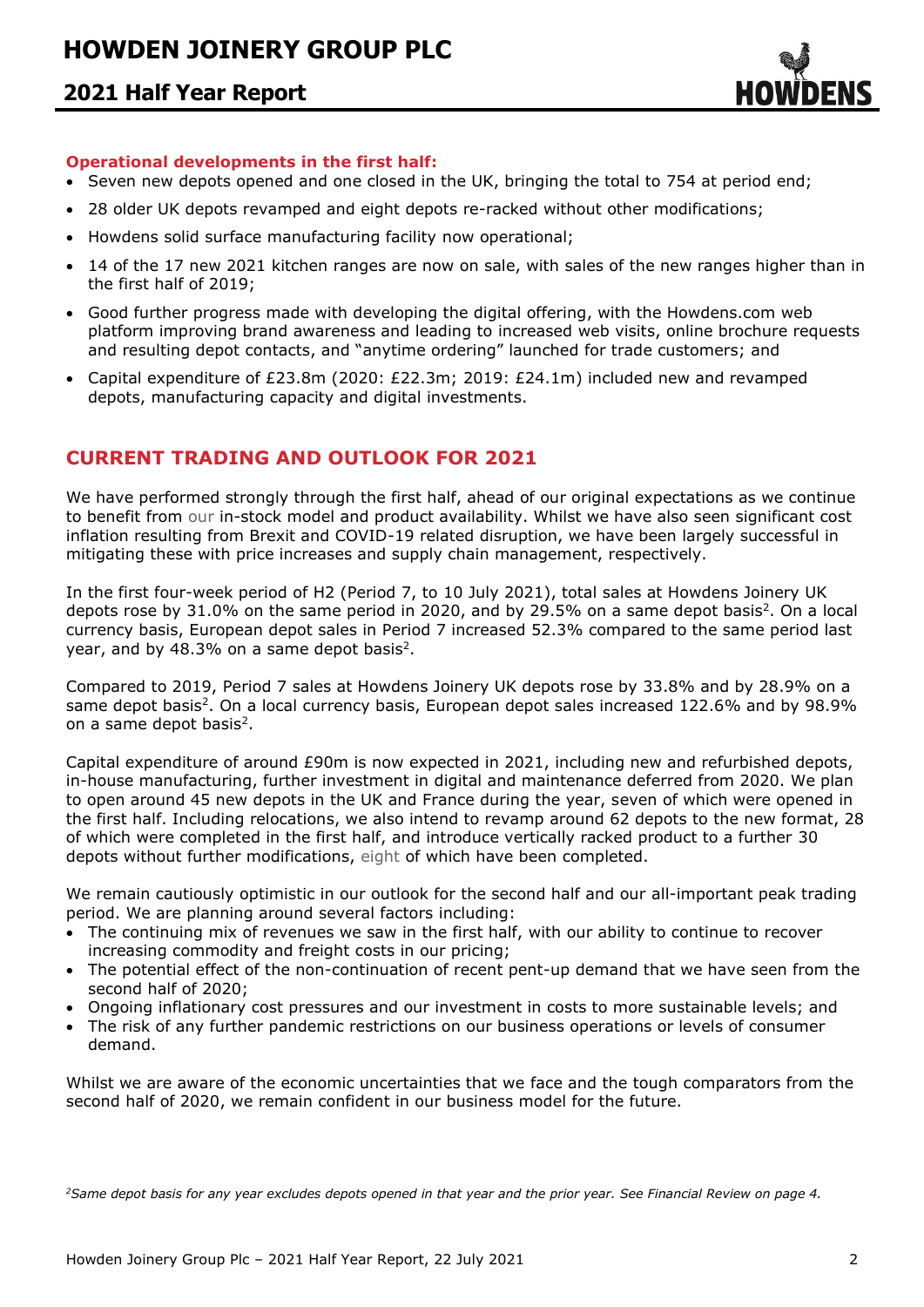### **2021 Half Year Report**



### **Enquiries:**

Investors/analysts: Guy Stainer Head of Investor Relations +44 (0) 7739 778187 Media: Citigate Dewe Rogerson Kevin Smith +44 (0)7710 815924, Ellen Wilton +44 (0)7921 352 851

### **Note to editors:**

Howden Joinery Group Plc is the parent company of Howden Joinery (Howdens). In the UK, Howdens is engaged in the sale of kitchens and joinery products to trade customers, primarily small local builders, through approximately 755 depots. Around one-third of the products it sells are manufactured in the company's own factories in Runcorn, Cheshire, and Howden, East Yorkshire. The business also operates a total of around 30 depots in France and Belgium.

### **Results presentation:**

There will be an audio webcast for analysts and investors at 08.30 UK time today, 22 July 2021: [https://webcasting.brrmedia.co.uk/broadcast/60e55dff1ba1724bfa99f8a4.](https://webcasting.brrmedia.co.uk/broadcast/60e55dff1ba1724bfa99f8a4) For more information see: [www.howdenjoinerygroupplc.com.](http://www.howdenjoinerygroupplc.com/)

The presentation can also be heard using the following phone numbers, where there will be the opportunity to ask questions:

| Location                        | Phone Number       |
|---------------------------------|--------------------|
| United Kingdom, Local           | $+44(0)3303369434$ |
| United States, Local            | +1 323-994-2093    |
| $C$ onfirmation code: $F21CF02$ |                    |

Confirmation code: 5316582

### **FINANCIAL CALENDAR**

| 2021                     |                  |
|--------------------------|------------------|
| Trading update           | 4 November 2021  |
| End of financial year    | 25 December 2021 |
| 2022                     |                  |
| 2021 Preliminary Results | 24 February 2022 |
| Trading update           | 28 April 2022    |
| Annual General Meeting   | 5 May 2022       |
| Half Year Report         | 21 July 2022     |
| Trading update           | 3 November 2022  |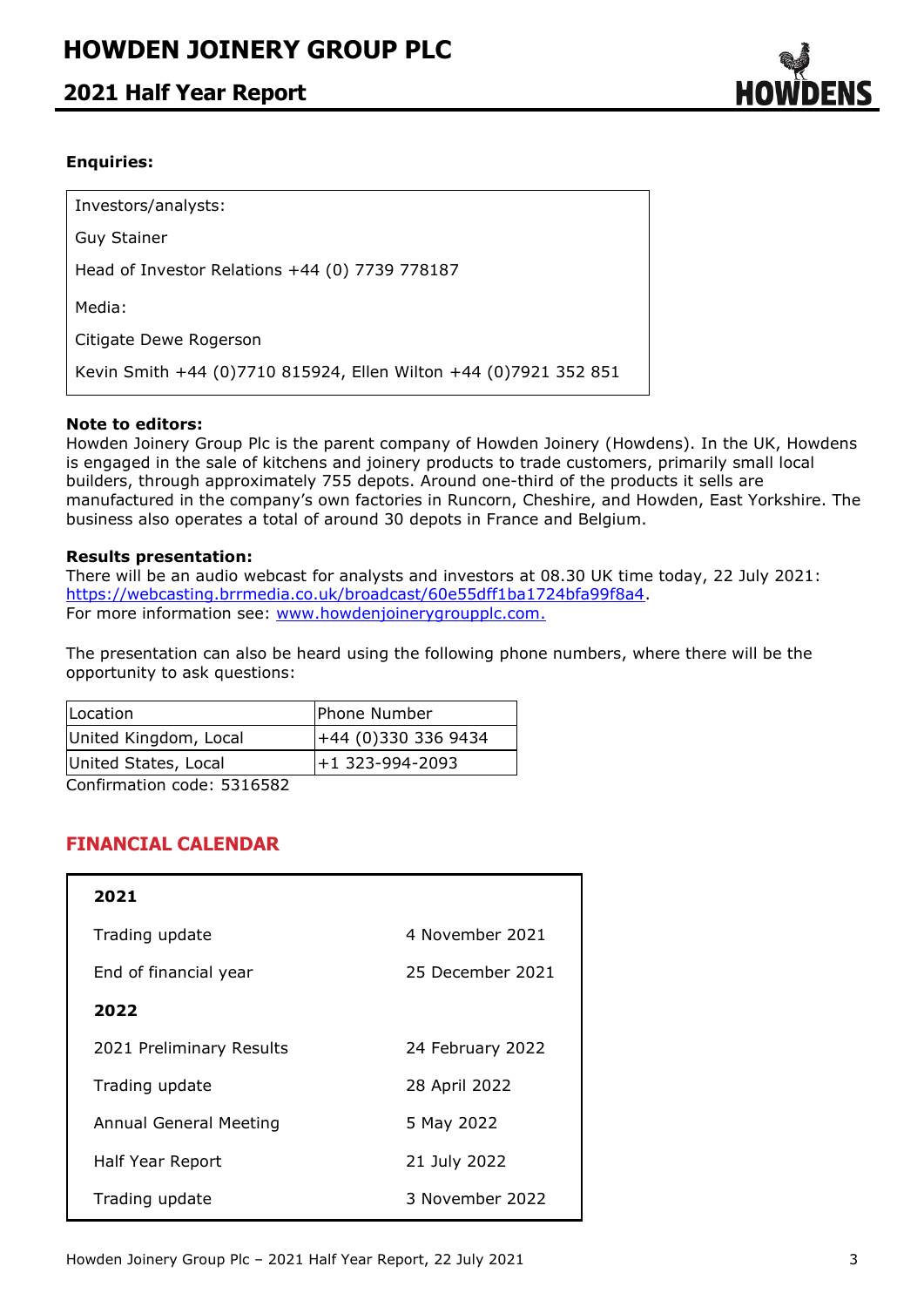

### **FINANCIAL REVIEW**

### **FINANCIAL RESULTS FOR FIRST HALF OF 2021 1**

#### **REVENUE**

|                                                                                       | 2021                        | 2020              |
|---------------------------------------------------------------------------------------|-----------------------------|-------------------|
| Revenue                                                                               | £m                          | £m                |
| Group:                                                                                | 784.9                       | 465.0             |
| Howden Joinery UK depots - same depot basis<br>UK depots opened in previous two years | 757.6<br>6.5                | 453.4             |
| Howden Joinery UK depots - total sales                                                | 764.1                       | 453.4             |
| Howden Joinery International depots                                                   | 20.8                        | 11.6              |
| Revenue<br>International - same depot basis<br>Depots opened in previous two years    | $\epsilon$ m<br>22.9<br>0.9 | €m<br>13.1<br>0.3 |
| International - total sales                                                           | 23.8                        | 13.4              |
|                                                                                       |                             |                   |

*<sup>1</sup>The information presented relates to the 24 weeks to 12 June 2021, the 24 weeks to 13 June 2020 and the 24 weeks to 15 June 2019, unless otherwise stated. 2019 figures are presented on a pre-IFRS 16 basis.*

*<sup>2</sup> Same depot basis for any year excludes depots opened in that year and the prior year.*

Total group revenue was £784.9m (2020: £465.0m; 2019: £652.6m). Howden Joinery UK depot revenue increased by 68.5% to £764.1m (2020:453.4m; 2019: £638.1m). UK revenue increased by 67.1% on a same depot basis<sup>2</sup> to £757.6m in 2021 (2020: 453.4m); this excludes the additional revenue from depots opened in 2021 and 2020 of £6.5m in 2021 (2020: £nil). Compared with the first half 2019, UK depot sales increased 19.8% and by 15.3% on a same depot basis<sup>2</sup>.

UK depot revenue in the first period of the second half (Period 7) increased 31.0% compared to the same period last year, and by 29.5% on a same depot basis<sup>2</sup>. Compared to 2019, Period 7 sales increased 33.8% and by 28.9% on a same depot basis<sup>2</sup>.

International depot revenue in the first half was £20.8m (2020: £11.6m; 2019: £14.5m). On a local currency basis, sales at our depots in France and Belgian increased by 77.3% and by 74.2% on a same depot basis<sup>2</sup>. Compared with the first half of 2019, local currency sales were up 44.8% and 24.3% on a same depot basis<sup>2</sup>.

International depot sales in the first period of the second half (Period 7) increased 52.3% compared to the same period last year, and by 48.3% on a same depot basis<sup>2</sup>. Compared to 2019, Period 7 sales increased 122.6% and by 98.9% on a same depot basis<sup>2</sup>.

### **GROSS PROFIT**

Gross profit was £481.0m (2020: £276.1m; 2019: £404.2m). The £204.9m increase compared with 2020, reflected a positive volume and mix impact of  $E184m$ , higher pricing of  $E26m$  and the absence of £4m of COVID-19 costs as we carried fixed costs with lower production levels in 2020. There were also £9m of cost pressures reflecting the net impact of higher commodities, freight costs and foreign exchange.

The £76.8m increase compared with 2019, reflected growth in sales volumes and changes in mix of £61m and higher pricing of £22m, partly offset by cost pressures of £6m.

These factors resulted in a gross profit margin of 61.3% (2020: 59.4%; 2019: 61.9%).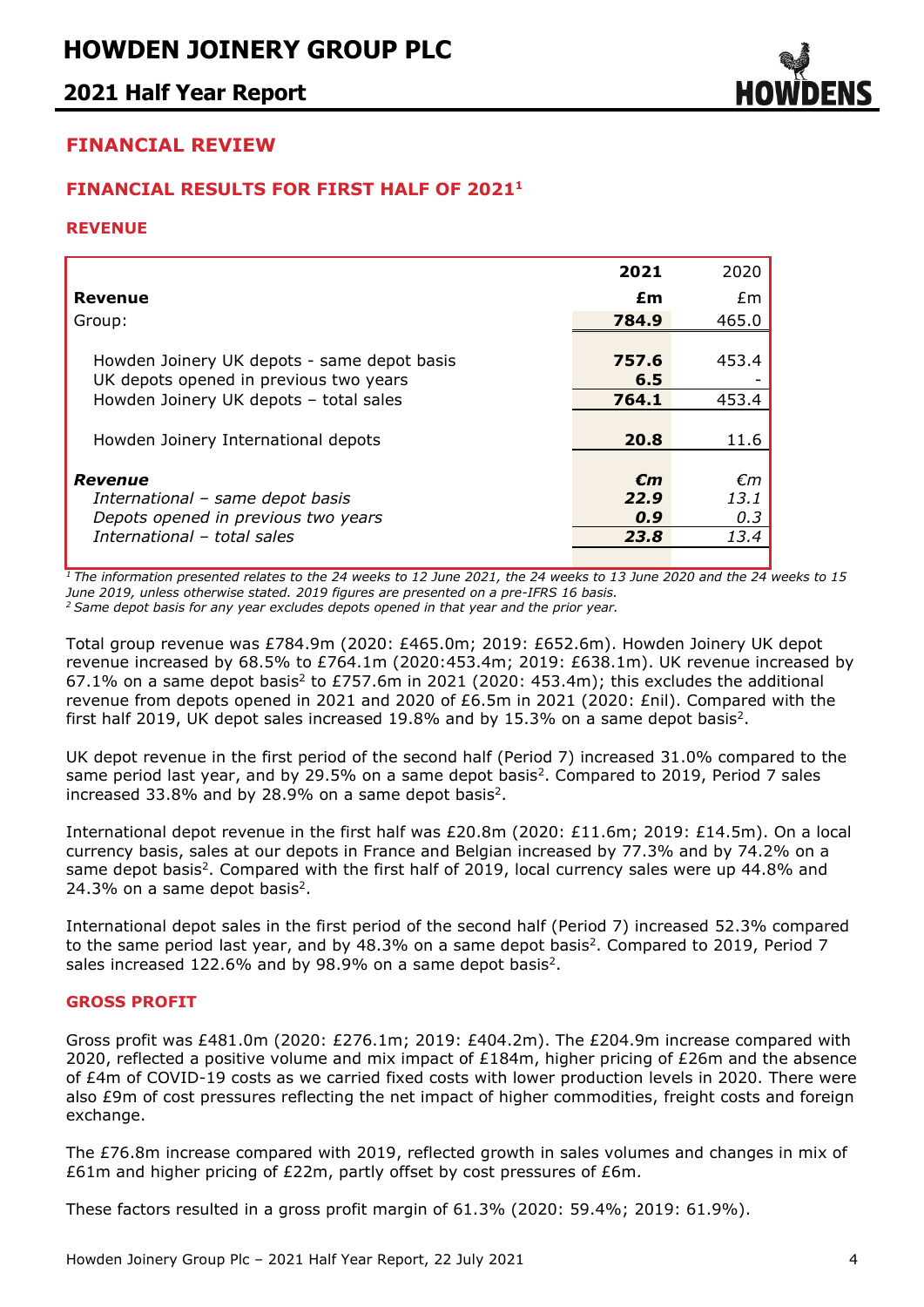### **2021 Half Year Report**



### **OPERATING PROFIT**

Operating profit was £124.3m (2020: operating loss of £9.8m; 2019: operating profit of £77.7m), principally due to higher revenue. The operating profit margin was 15.8% (2020: (2.1)%; 2019: 11.9%).

Selling and distribution costs and administrative expenses (SD&A) were £356.7m (2020: £285.9m; 2019: £326.5m). The 2020 underlying costs were £306.9m before the benefit of a furlough claim subsequently repaid in the second half of 2020. As expected, cost increases were due to continued investments in areas across the business, including £4m in UK depots opened in 2020 and 2021 and £9m of additional costs to support growth, including additional warehousing capacity and digital developments, and £4m in expanding our International business. The higher activity levels resulted in £20m of additional costs in existing depots and a £13m increase in other operating costs.

Cost increases in the first half of 2021, compared with the first half of 2019 when operating costs were £326.5m, were principally due to continued investments in areas across the business. These included, £10m extra cost in the 61 new UK depots opened since 2019, £7m in older UK depots and £12m of additional costs to support growth, including additional warehousing capacity, cross docking centres (XDCs) and digital developments. We also spent £6m in expanding our international business and other costs increased £4m, partly offset by the non-repeat benefit of not having the £5m closure costs of our German and Dutch depots and £4m from adopting IFRS 16.

As a result, the Group reported an operating profit of £124.3m (2020: operating loss of £9.8m; 2019: operating profit of £77.7m).

#### **PROFIT BEFORE AND AFTER TAX**

The net finance charge was £5.1m (2020: £4.4m), principally reflecting the additional interest expense on our lease liabilities. The net finance charge in 2021 was significantly higher than 2019 (2019: net interest credit of £0.4m), due to the IFRS 16 interest charge being adopted for the first time in 2020. Profit before tax was £119.2m (2020: loss before tax of £14.2m; 2019: profit before tax £78.1m).

The tax charge on profit before tax was £22.1m (2020: tax credit of £3.3m; 2019: tax charge of £16.4m), representing an effective rate of tax of 18.5% (2020: 23.2%; 2019: 21.0%).

As a result, profit after tax was £97.1m (2020: loss after tax was £10.9m; 2019: profit after tax of £61.7m). Reflecting the above and the reduced share count following share repurchases, basic earnings per share was 16.4p (2020: loss per share of 1.8p; 2019: earnings per share of 10.3p).

#### **SHAREHOLDER RETURNS**

The Board targets a capital structure that is prudent and recognises the benefits of operational and financial leverage. The Board also returns surplus cash to shareholders, having considered the capital requirements of the Group and the trading outlook. The Group has significant property lease exposure for the depot network and a significant defined benefit pension scheme that has moved to a small surplus during the period, on an IAS 19 accounting basis. Taking into account this underlying level of gearing, the Board believes it is appropriate for the Group to be able to operate through the annual working capital cycle without incurring bank debt.

The Group's unchanged dividend policy is to target a dividend cover of between 2.5x and 3.0x, with one third of the previous year's dividend being paid as an interim dividend each year. Due to COVID-19, the Group cancelled the share repurchase programmes (after acquiring 1.8m shares for a consideration of £9.8m at the beginning of 2020) and no interim dividend was paid in 2020.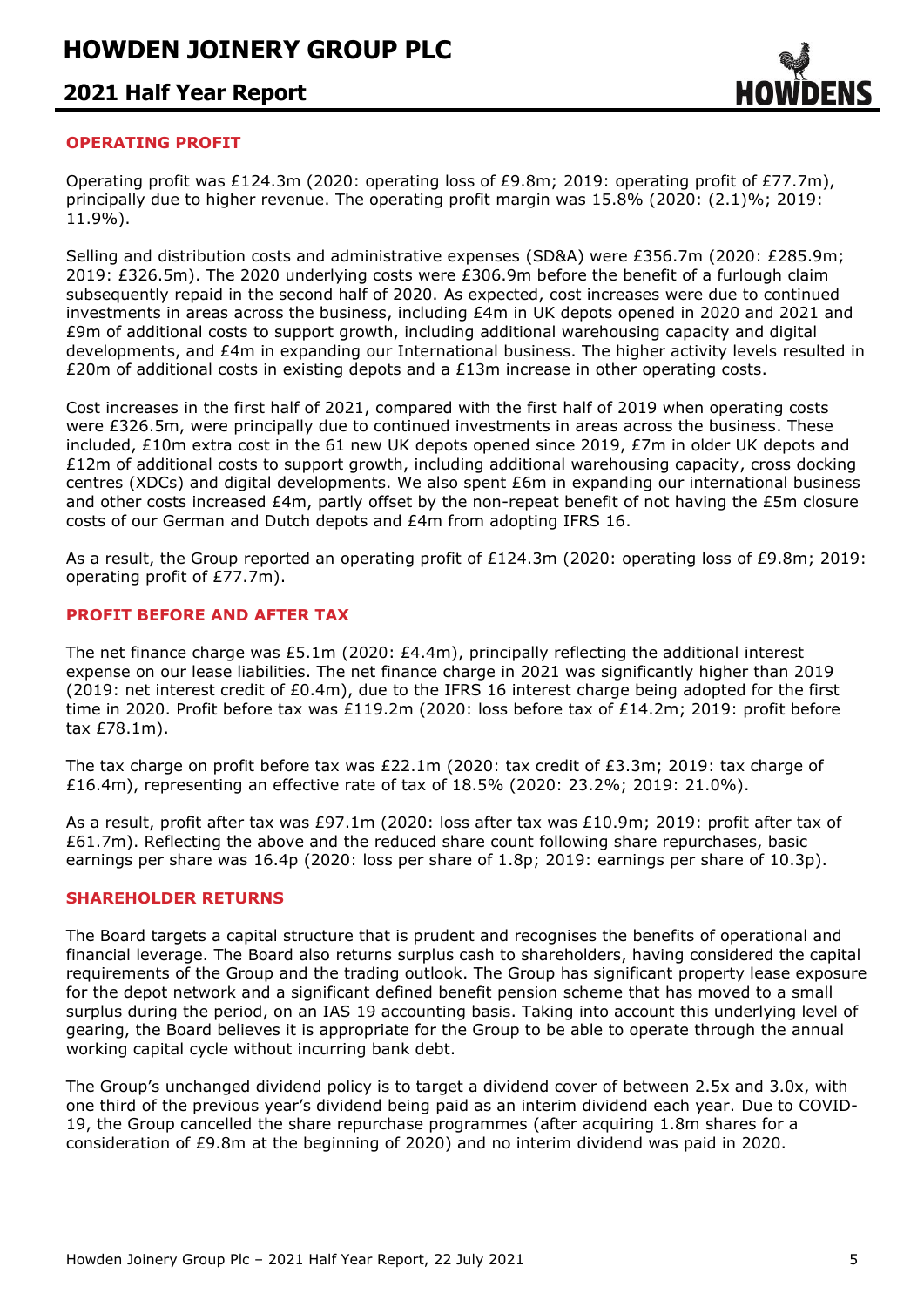### **2021 Half Year Report**

The total dividend for 2020 reflected a final dividend of 9.1p per share and a special dividend of 9.1p per share. Reflecting the lower than usual regular dividend in 2020 and the strong trading performance in the first half of 2021, the Board has decided to pay an interim dividend of 4.3p per ordinary share (2020: nil; 2019: 3.9p per share), which represents one third of the 2019 total dividend. The interim dividend payment in respect of 2021 will be paid on 19 November 2021 to shareholders on the register at close of business on 15 October 2021. Due to the strong cash position, the Board has also decided to restart the share repurchase programme with the intention of acquiring £50m of Howdens shares in the second half of the year.

The Group's strong balance sheet has positioned the business well in these challenging times and provides a robust foundation with which to face the economic uncertainties that persist. The Board will review the level of shareholder returns and capital allocation priorities and will provide an update with the full year results.

### **CASH**

The net cash inflow from operating activities was £93.7m (2020: £44.1m). This was after a cash contribution to the Group's pension schemes in excess of the operating charge, of £16.4m (2020: £2.6m), tax paid and changes in working capital.

Net working capital increased by £27.5m. Due to the higher levels of business activity, debtors at the end of the period were £41.5m higher than at the beginning of the period, creditors were £43.3m higher and stock levels increased by £29.3m. The increase in stock levels was due to a pro-active decision to increase safety stocks as a part of our COVID-19 and Brexit contingency planning, as well as supporting the introduction of new kitchen ranges and depot openings.

Payments to acquire fixed and intangible assets totalled £23.8m (2020: £22.3m). We expect full year capital expenditure to be around £90m (2020: £69.7m).

Corporation tax payments were £40.1m (2020: £12.3m) and the interest and principal paid on lease liabilities totalled £27.0m (2020: £26.8m). There were no share repurchases during the period (2020: £9.8m).

Reflecting the above, there was a £45.5m net cash inflow in the first half of the year (2020: £14.0m net cash outflow), leaving the Group with cash at the end of the period of £476.2m (26 December 2020: £430.7m cash; 13 June 2020: £253.4m cash). The 2020 dividends, totalling £108.3m, were paid after the end of the first half.

The Group has access to a £140m asset backed committed lending facility which remained undrawn at the balance sheet date.

### **PENSIONS**

At 12 June 2021, the pension scheme was in a surplus for the first time at £32.0m (26 December 2020: deficit of £47.7m). This movement from a deficit to a surplus was primarily a result of a decrease in liabilities of £104.5m due mainly to an increase in the net discount rate, a £5.2m reduction from adopting updated longevity assumptions and £22.2m cash contribution, partly offset by a reduction in asset returns of £46.3m. The current service, administrative and finance charges totalled £5.9m.

Following a period of consultation, the defined benefit pension scheme closed to future accrual from 31 March 2021. The triennial actuarial review as at April 2020 completed in the first half of 2021. In line with the previous review, in 2018, and the agreement reached with the Trustees, the Group continues to make annual deficit contributions of £30m per annum for up to five years until June 2023.

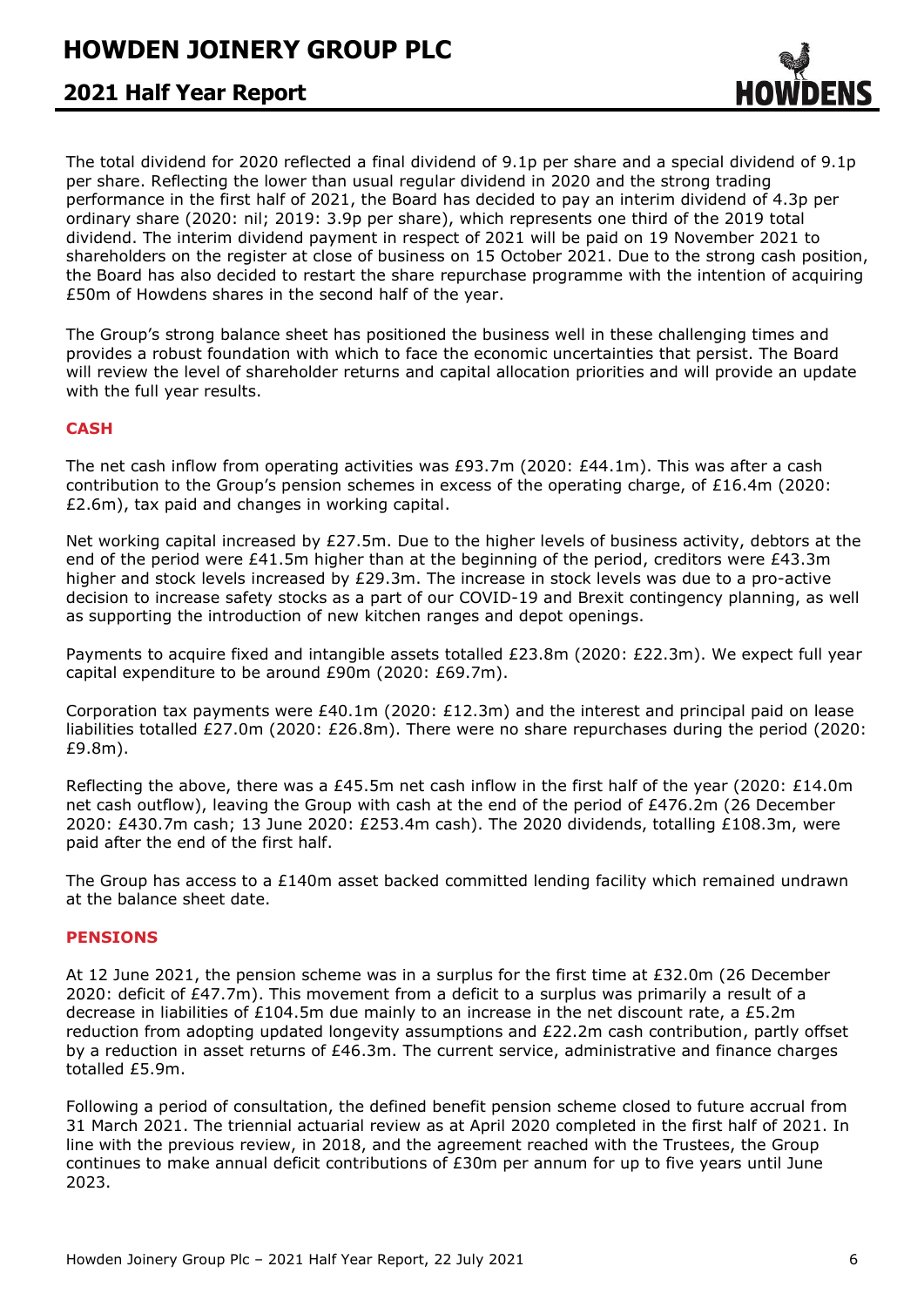### **2021 Half Year Report**

The agreement allowed for deficit contributions to be suspended should the scheme's funding position improve to at least 100 percent of the scheme's funding basis for two consecutive months and resumed if the funding position subsequently falls back below 100 percent. As a consequence of the funding position reaching above 100 percent, deficit contributions were suspended in July 2021. Due to the scale of the scheme with around  $£1.5$ bn of assets and liabilities, it is possible that the scheme returns to a deficit position and that deficit contributions of £2.5m per month recommence. The contribution to the pension deficit in the financial year ended 26 December 2020 was £30.0m.

### **OPERATIONAL REVIEW**

What Howdens stands for: To help our trade customers achieve exceptional results for their customers and to profit from doing so. When our customers succeed, we succeed.

Our model is a powerful combination of locally empowered depot management teams served by a dedicated supply chain, which is both cost effective and critical to the success of our in-stock offer. A key feature of Howdens success is our trade customer focus, which underpins everything we do.

### **STRATEGIC INITIATIVES**

Howdens has continued to make good progress on its strategic initiatives with the potential to increase volumes and profit across the business. These initiatives are focused on our core building blocks of Trade Service and Convenience, Trade Value and Product Leadership. The four strategic initiatives are:

- 1. Depot evolution
- 2. Product range and supply management
- 3. Digital development
- 4. International.

Progress on each of these priorities is reviewed below.

### **1. Depot evolution**

Seven new depots were opened and one closed in the first half, increasing the total number of depots trading in the UK at the end of the period to 754, with around 28 new depots now expected to be opened in the second half. All new depots are in the new format, described below, aimed at creating the best depot environment in which to do business with our customers.

### **Updated depot format and roll-out**

Howdens depots typically have an average size of around 10,000 square feet. The new format, using vertical racking in the warehouse section, has the potential to deliver productivity gains from reduced picking times and reduces required storage space.

The space freed up by re-racking has been reallocated to provide a more open depot front area. This has enabled us to bring depot staff closer to customers, and approximately double the space available to display a wider range of kitchen designs. There is also space for a small goods picking area behind the counter with an improved range of everyday essential items, including hardware, to add incremental profit and as a way of encouraging footfall and incremental kitchen sales. The fit-out cost of a new depot in the updated format is around £350,000, broadly in line with the cost of our previous format.

This format also offers the potential to open new, smaller, infill depots of around 6,000 square feet, in rural locations and big cities. We now believe that there is the potential for at least 900 depots in the UK, including 20-25 in Northern Ireland.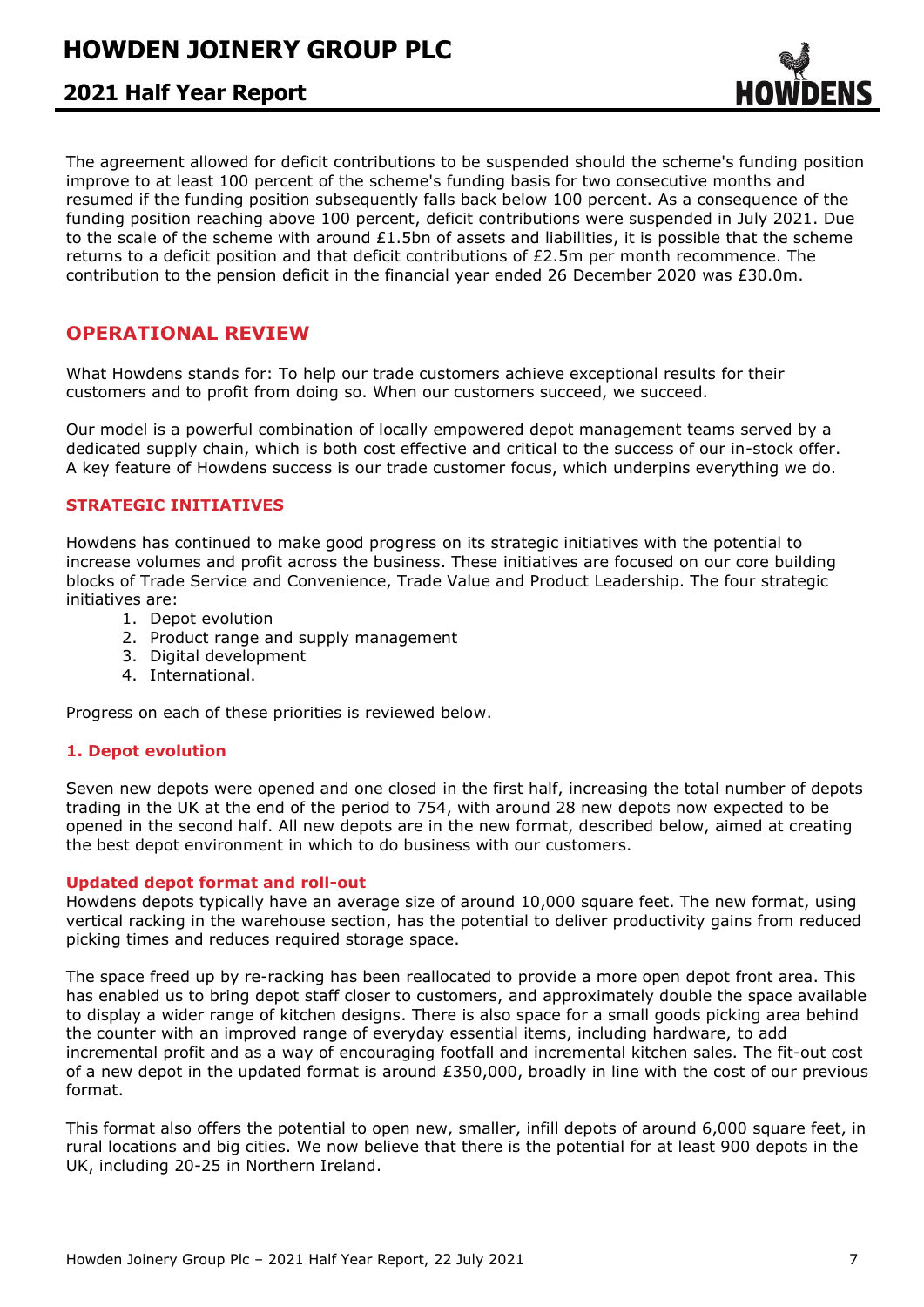## **2021 Half Year Report**

By the end of 2020, 41 older depots had also been converted to the new format. Revamping an older depot costs an average of around £225,000 with a planned payback of less than four years. Including relocations, we expect to convert 62 depots in the year, having completed 28 of these in the first half. We also now plan to introduce vertically racked product to around a further 30 depots, without further modifications, including the eight which were completed in the first half.

By the end of 2021, assuming our depots plans for this year are implemented, we will have a total of 214 new format depots, comprising 111 new depots and 103 revamped depots, and 106 depots that have been re-racked without other modifications.

### **2. PRODUCT RANGE AND SUPPLY MANAGEMENT**

Consumers expect new products from Howdens and new kitchen ranges introduced each year are a significant contributor to our competitive position as life cycles shorten. In 2021, our new product introductions include 17 new kitchen ranges, with 14 of the new ranges now in depots. Sales of all new products introduced in 2021 are ahead of those launched in 2019. All new kitchen ranges originally planned for 2021 are now in stock, well ahead of our traditional peak Autumn sales period and four weeks earlier than last year.

New product initiatives and launches for this year include:

- Elmbridge a beaded style traditional timber shaker range, initially in three colours, with accessories for use in pantries and larders to match. This range complements our contemporary timber shaker range and strengthens our above £4,000 offering with customers able to choose standard cabinetry or our new in-frame solution, a look often associated with High Street independent suppliers;
- introducing a slate grey cabinet for use in our handleless kitchens, a popular choice for highend German branded kitchens, currently accounting for around half of our handleless kitchen sales;
- adding new colourways to our mid-priced product families and to our modern style, in-house manufactured, Hockley kitchens which have performed well since launch; and
- accelerating the launch of a new value based shaker family available in three colours.

### **Range management**

Managing the number of kitchen ranges efficiently is crucial for both our customers, who want best availability, and for our own profitability, as the number of ranges and the products within a range add significant complexity to our supply chain and inventory management.

In recent years we have reorganised our range architecture, removed range duplications and improved the balance between new kitchen introductions and timely discontinuations. Entry level kitchens have traditionally been our strongest performers and we continue to support this market segment with new product. Recent introductions in higher priced kitchens have proved popular and we are increasing our product offerings in this segment where we believe we are under-represented. As a consequence, we will be managing range introductions and clearances to result in around 75 current kitchen ranges in 2021.

We have also introduced a more efficient way of testing new kitchen colours and finishes, by giving around 40 depots exclusive access to new product for a limited time, before rolling out the most popular ranges to all depots in 2022. This means that proven kitchen styles can be brought to market more quickly.

#### **Manufacturing and supply**

Our dedicated manufacturing and supply chain is critical to the success of our in-stock offer. We supply all product, whether manufactured or sourced, to all depots, each of which have individual and changing day to day requirements.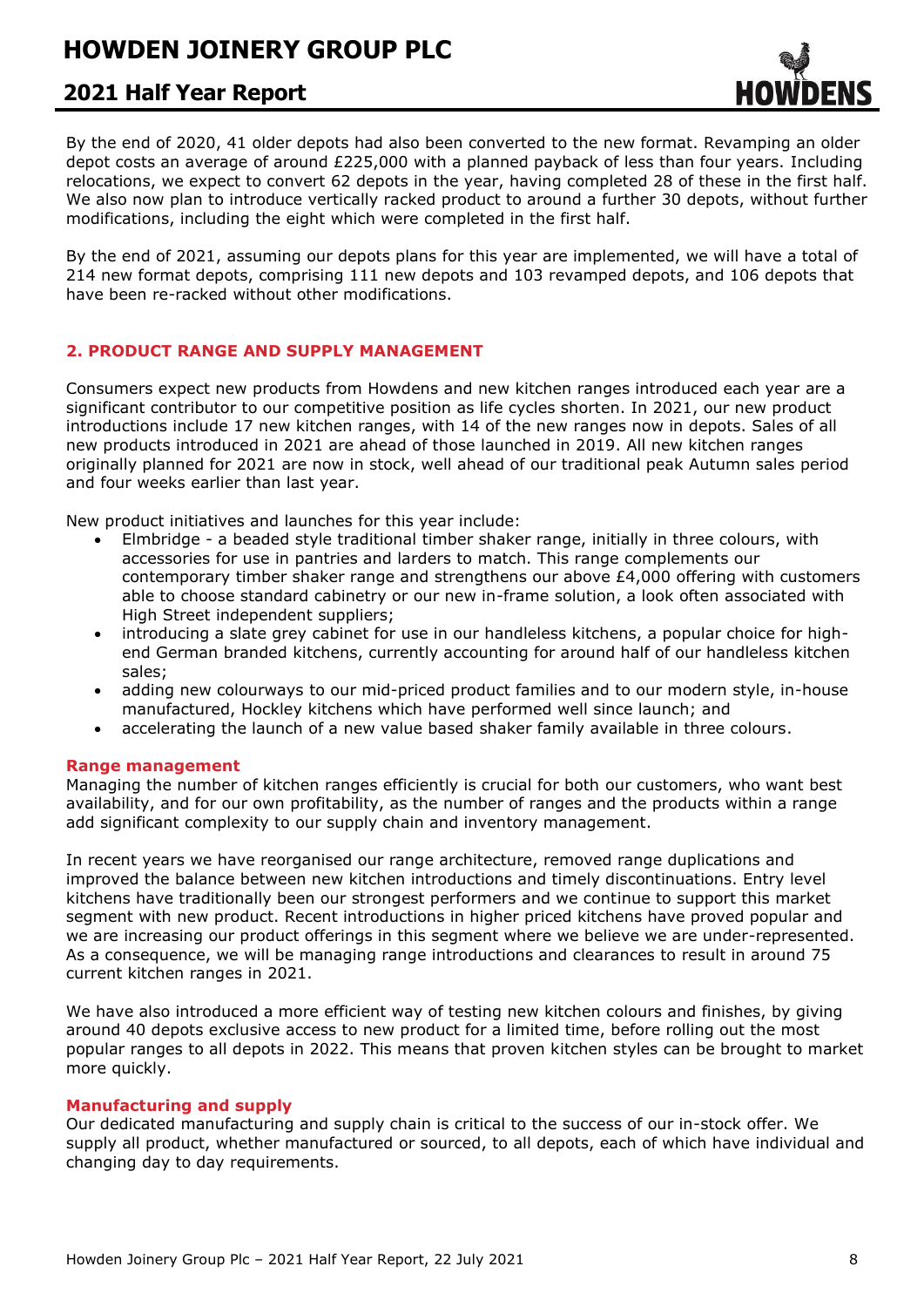### **2021 Half Year Report**

We have continued with our policy of holding increased levels of safety stock and back-up sources of supply when we believe this is necessary to protect our "in-stock offer" against potential disruptions to our supply chain. We have broadened the range of products that we protect in this way and increased the number of weeks of cover we have on some lines. Disruption in the Suez Canal in late March, while not impacting us directly, provided a reminder of the importance of a resilient and flexible supply chain. To mitigate the risk of additional delays, we are deploying a multi-modal freight model, using rail and short sea crossings, alongside our traditional shipping routes. Whilst more costly, this operates on reduced lead times for product sourced from Asia and will ensure we have sufficient product available in time for peak trading. To support the strong growth in the business and the additional stock holding, we are using all the warehouse capacity at Raunds earlier than originally planned.

We keep under review what we believe is best to make or to buy, both in terms of cost and overall supply chain resilience and flexibility. In 2019, we increased our investment in manufacturing technology which enabled us to manufacture doors for the new Hockley kitchen range introduced last year. We are investing further to make frontals for more of our kitchen ranges at a lower cost than we can source externally and with reduced lead times to delivery. The new frontal facility is located at our Howden site and is expected to be operational in the second half of 2022. When fully operational, we expect to manufacture around a half of our kitchen frontal requirements.

A second architrave and skirting line will also be commissioned as the first is now fully utilised, having seen volumes rise substantially in recent years. The second line is expected to be operational during the first half of 2022.

We also identified the need to upgrade our solid surface worktop offer which is a segment of the market in which we are under-represented relative to the number of kitchens we sell. In 2020, we acquired the assets of a large UK fabricator, including a recently commissioned factory with plant and machinery located near our Howden site. The assets were acquired at a competitive price with significant savings in lead time to being able to manufacture when compared with building our own facility. The Howdens Work Surfaces factory is now operational and volumes are increasing.

### **Regional cross docking centre ("XDC")**

We are introducing a way to improve service and availability further by looking at where we hold stock and manage our deliveries to depots. We know that customers value our high level of stock availability and we are aiming to improve stock replenishment by supplementing our depot's core weekly deliveries with a next day, top up, service via XDC. By rebalancing where we hold stock and changing the delivery pattern of some lines to depots, we are making it simpler and more efficient for depots to deliver superior service levels and product availability. This also frees up time and resources currently spent on stock management, including inter depot product transfers. The service is currently available to around 250 depots and we expect to increase this to around 400 depots before the year end and to all depots during 2022, subject to finding appropriate XDC locations.

### **3. DIGITAL DEVELOPMENT**

We are continuing to develop the platform for our website and enhance our digital capabilities to support the Howdens model. Our investment in digital reinforces our model of strong local relationships between depots and their builder customers, including through offering streamlined operating processes to free up depot staff and customers' time. During 2020, our digital investments were particularly effective in maintaining continuity at a time when traditional relationships and ways of doing business were disrupted.

In 2021, we have continued to see increased activity on our web platform and growth in our social media presence, which stimulates interest in viewing our products and services on Howdens.com. As a result, visitors to the site increased by 52% year on year, depot contacts made via the website increased by 61% and brochure requests increased by 44%. Across social media sites our follower base at 282,000 increased 89% with 10.4 million users per month being reached and those actively engaging increasing by 65%.

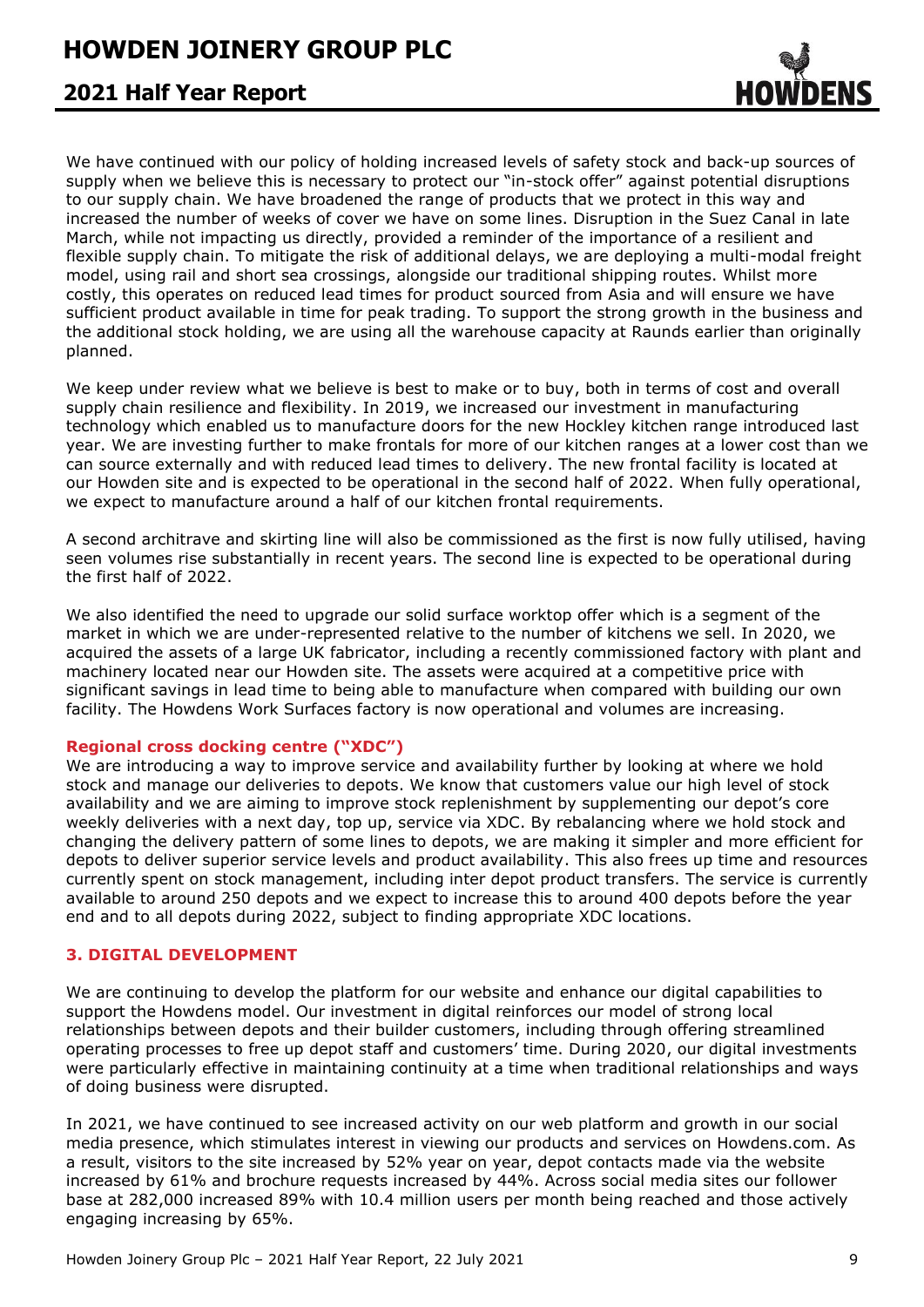### **2021 Half Year Report**

Further capabilities have been added to our website which help end users interact with Howdens at each stage of their buying decision. At the beginning of the year we launched "Real Kitchens" which utilises user generated content to showcase Howdens kitchens in peoples' homes, with 9m image views so far. A "Kitchen Visualiser" has also recently been added which features multiple kitchen layouts, styles and configuration options.

Adoption of our on-line account facilities, which allows our builder customers to manage their accounts and make payments, continues to increase. Around 40% of credit account holders are now registered for the service, compared with 30% at the end of 2020. Account holders using this service to make a payment increased 57%, with a 62% increase in those viewing documents.

New capabilities continue to be added to our platform to support the local relationships depots have with their trade customers. In February, we introduced "Anytime Ordering" on our trade platform, representing a major upgrade to our "Call and Collect" service, providing efficiencies for both depot teams and customers. It enables customers to see their confidential prices, order product and quote for jobs out-of-hours and schedule product collection. This service is integrated with our lead management system to assist depots in managing their customer relationships in a digital way.

For new customers we introduced a new, more efficient, on-line account opening process to reduce the time and costs of administering that procedure. Since launch, around 15% of applications have been made this way.

### **4. INTERNATIONAL**

At the beginning of 2021, we had 30 depots across France (28) and Belgium (2), with the Belgian depots continuing to be run within the French field operations structure.

We believe we have the potential to build a valuable business based in France. The French market has low penetration rates of integrated kitchens and most kitchens are purchased through DIY outlets and specialist shops. This is similar to the way the UK market was structured when Howdens was founded 25 years ago.

Based on the way current depots perform in their local areas we think both the French trade customer and end consumer can see the benefits of buying a kitchen though our trade only in-stock model with superior service levels and competitive pricing. We also believe that depots in small clusters within cities perform better than widely spread depots, partly due to word of mouth between builder customers and also because of our ability to build a local and trusted brand.

Clustering also helps to build the Howdens culture within our business teams. We are therefore developing our operation in France by way of a city-based strategy and expect to open a further eleven depots in 2021 and more in 2022.

We also plan to test demand for our trade only offering in the Republic of Ireland, utilising our citybased strategy. Initially, we plan to open around five depots in the first quarter of 2022 around Dublin, supported by our UK infrastructure and digital platform.

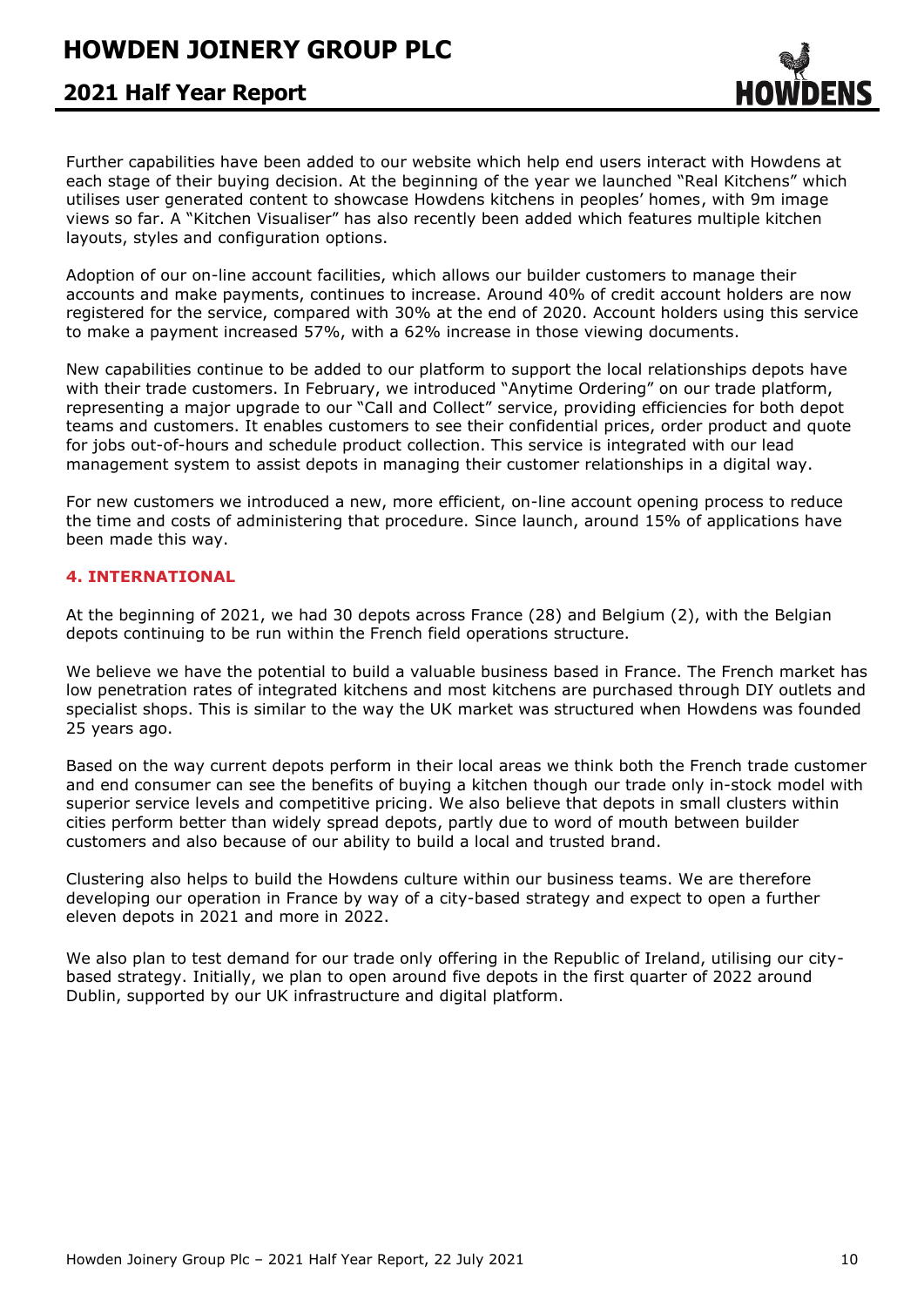

### **ENVIRONMENTAL, SOCIAL AND GOVERNANCE (ESG)**

Howdens is a growing business and the only way we can continue to grow in a way that preserves our culture, supports our business model, mitigates our risks and addresses the needs of our stakeholders is to ensure that our sustainable behaviour and attitude remains embedded in our business model.

We describe the Howdens culture as being "worthwhile for all concerned" and "creating the conditions that allow everyone to succeed". That means that our business needs to be worthwhile for our staff, our customers, our suppliers, the environment and the communities we work in.

In 2020 we carried out a major strategic review of our ESG activities, confirming our material ESG areas and priorities and identifying four main commitments for the future which each have clear Executive Committee Member ownership. We list these commitments below, together with an update on our progress this year.

### **Main commitments**

The four main commitments are:

- 1) Zero waste to landfill this was achieved in manufacturing and logistics operations in 2020. We are also ahead of plan on depot waste avoiding landfill, against a target of at least 95% by the end of 2022;
- 2) Carbon neutral manufacturing by the end of 2021- which we are on track to deliver, and a review of opportunities for our depot and distribution operations over the longer term – which is ongoing;
- 3) Leader in behavioural safety and wellbeing including training in Equality, Diversity and Inclusion (EDI) for all managers. We have established our three key priorities and are currently building a strategic programme of staff engagement around them; and
- 4) ESG reporting and disclosure to be highly effective, including KPIs, with progressive, phased implementation of the recommendations of the Task Force on Climate-Related Financial Disclosures (TCFD). Our TCFD implementation programme has already started with an ambition to include a significant proportion by the year end.

In addition to making progress on our main commitments, we have advanced a number of smaller projects throughout the business, including strengthening our commitment to the circular economy, sustainability and the environment by becoming a member of the Ellen MacArthur Foundation Network.

Further details of the Group's ESG strategy, commitments and KPI's can be found in the 2020 Annual Report and Accounts and 2020 Sustainability Report, available of the Group's website: [www.howdenjoinerygroupplc.com.](http://www.howdenjoinerygroupplc.com/)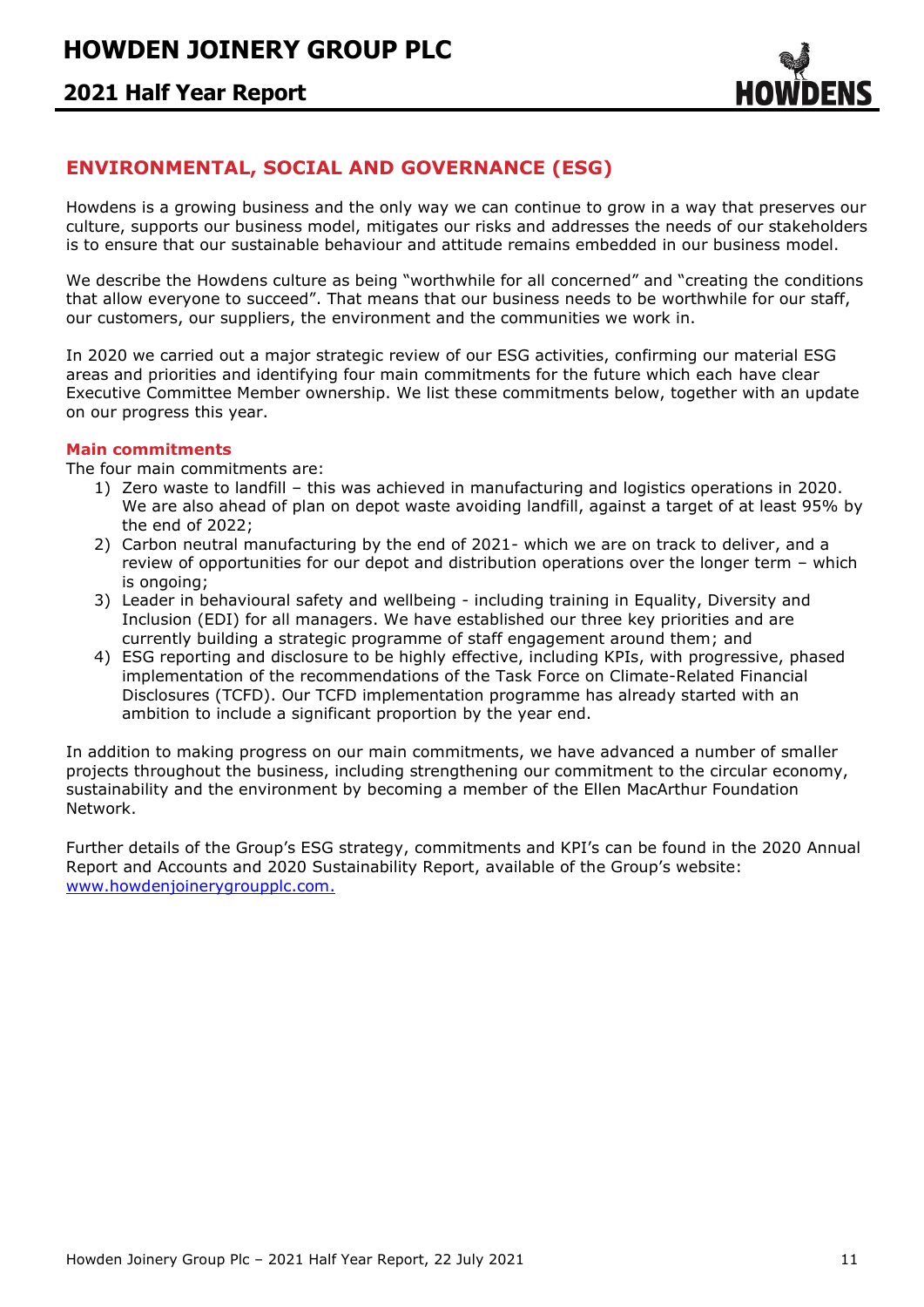

### **GOING CONCERN**

The directors have adopted the going concern basis in preparing these accounts and have concluded that there are no material uncertainties leading to significant doubt about the Group's going concern status. The reasons for this are explained below.

### **Assessment of principal risks**

The directors have reached their conclusion on going concern after assessing the principal risks, including the risks arising from trading in a COVID-19 and Post-Brexit environment.

### **Review of financial position, trading results, future trading forecasts and financial scenario modelling**

The directors have reviewed the Group's balance sheet at the half-year end, and have noted the appropriate levels of working capital, including the £476m cash and cash equivalents balance.

They have also reviewed trading results and financial performance in the first half of 2021, as well as trading in the weeks between the half year end and the date of approval of the half-year results.

They have also considered three financial scenario models prepared by management:

- 1. A "base case" scenario. This is based on the Group's latest reforecast, which was approved by the Board in July 2021, and which projects growth in sales and profit compared to 2020, along with significant capital expenditure. It also includes cash outflows in respect of returns to shareholders.
- 2. A "plausible downside" scenario. This scenario starts with the actual results for the previous 12 months and models a going concern period where sales are reduced by 7% and margin is down 2%. This level of reduction in sales and margin has been chosen as they replicate the worst falls ever experienced in the Group's history.

This scenario includes capital expenditure which is lower than in the base case, but which is still in line with our announced strategic priorities for growth, namely: new depot openings and refurbishments; additional investment in our manufacturing sites; and additional investment in digital.

This scenario models a reduction in the majority of the variable cost base in line with the reduction in turnover. It includes dividends at a level of dividend cover in line with the Group's stated policy, but it assumes no share buybacks.

3. A "reverse stress-test" scenario. This scenario starts with the plausible downside model and reduces sales even further, to find the maximum reduction in sales that could occur with the Group still remaining cash positive over the whole going concern period, without the need to borrow or take further mitigating actions.

Capital expenditure in this scenario has been reduced to a "maintenance capex" level. Variable costs have been reduced in line with the reduction in turnover on the same basis as described in the plausible downside scenario. It assumes no dividends or share buybacks.

In the first two scenarios the Group has appropriate cash throughout the going concern period after meeting its forecast commitments.

In the reverse stress-test scenario, the results show that sales would have to fall by a significant amount over and above the fall modelled in the plausible downside scenario before the Group would have to draw on borrowing facilities or take further mitigating actions. The likelihood of this level of fall in sales was considered to be remote.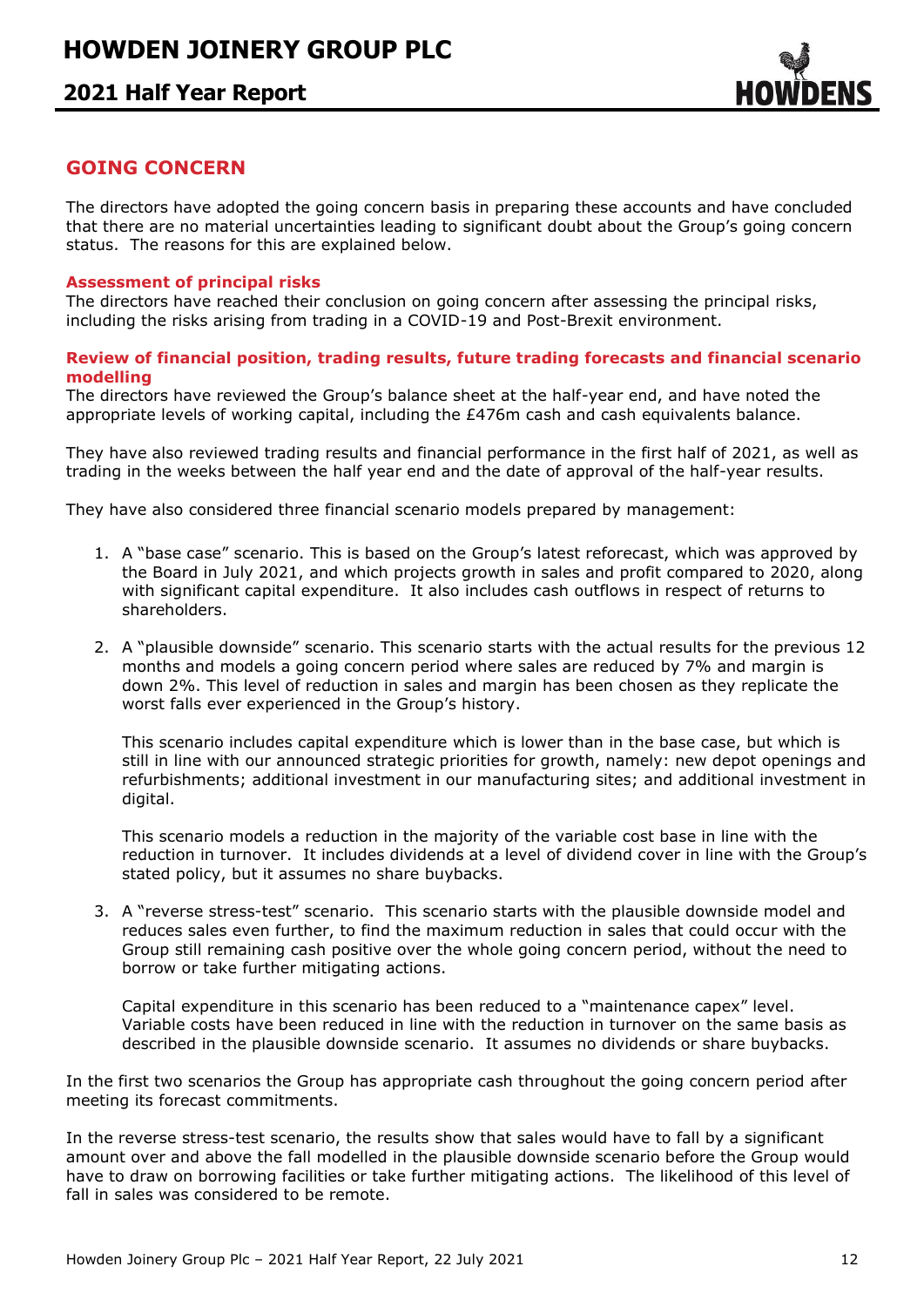

### **Borrowing facilities**

All of these scenarios are modelled on the basis that the Group does not draw on its existing £140m borrowing facility.

### **Conclusion**

Taking all of the factors above into account, the directors believe that the Group is well placed to manage its financing and other business risks satisfactorily and they have a reasonable expectation that the Company and Group will have adequate resources to continue in operational existence for the foreseeable future. Accordingly, they continue to adopt the going concern basis in preparing these financial statements.

### **RELATED PARTIES**

Related party transactions are disclosed in Note 13 to the condensed set of financial statements. There have been no material changes to the related party transactions described in the last Annual Report & Accounts.

### **PRINCIPAL RISKS AND UNCERTAINTIES**

The principal risks and uncertainties that could have a material impact on the Group's performance over the remaining half of the financial year have not changed from those which are set out in detail in the Group's 2020 Annual Report & Accounts, and which are summarised below.

- 1) Failure to maximise the growth potential of the business if we do not understand and exploit our growth opportunities in line with our business model and risk appetite, or if we do not meet the related growth challenges, we will not get maximum benefit from our growth potential.
- 2) Deterioration of business model and culture if we lose sight of our model and culture, we may not serve our customers successfully and our long-term profitability may suffer.
- 3) Changes in market conditions weaker market conditions could affect our ability to achieve sales and profit forecasts, impacting on our cash position. Weaker exchange rates could increase our cost of goods sold. This risk has decreased as the potential impacts of the COVID-19 virus on our business were better understood and we developed our resilience to manage them.
- 4) Interruption to continuity of supply could compromise our ability to deliver our in-stock business model. This risk has increased because of emerging global supply chain difficulties.
- 5) Loss of key personnel could adversely affect the Group's operations.
- 6) Health and Safety could compromise the safety and wellbeing of individuals and the reputation and viability of the business. This risk has reduced as a result of mitigation improvements implemented over the last year.
- 7) Cyber security incident could cause a key system and/or sensitive data to be compromised.
- 8) Product design relevance if we do not offer the builder the products that they and their customers want, we could lose sales and customers.
- 9) Credit control failure could affect our ability to continue to support our customers via their nett monthly trade accounts, and potentially our ability to collect debts.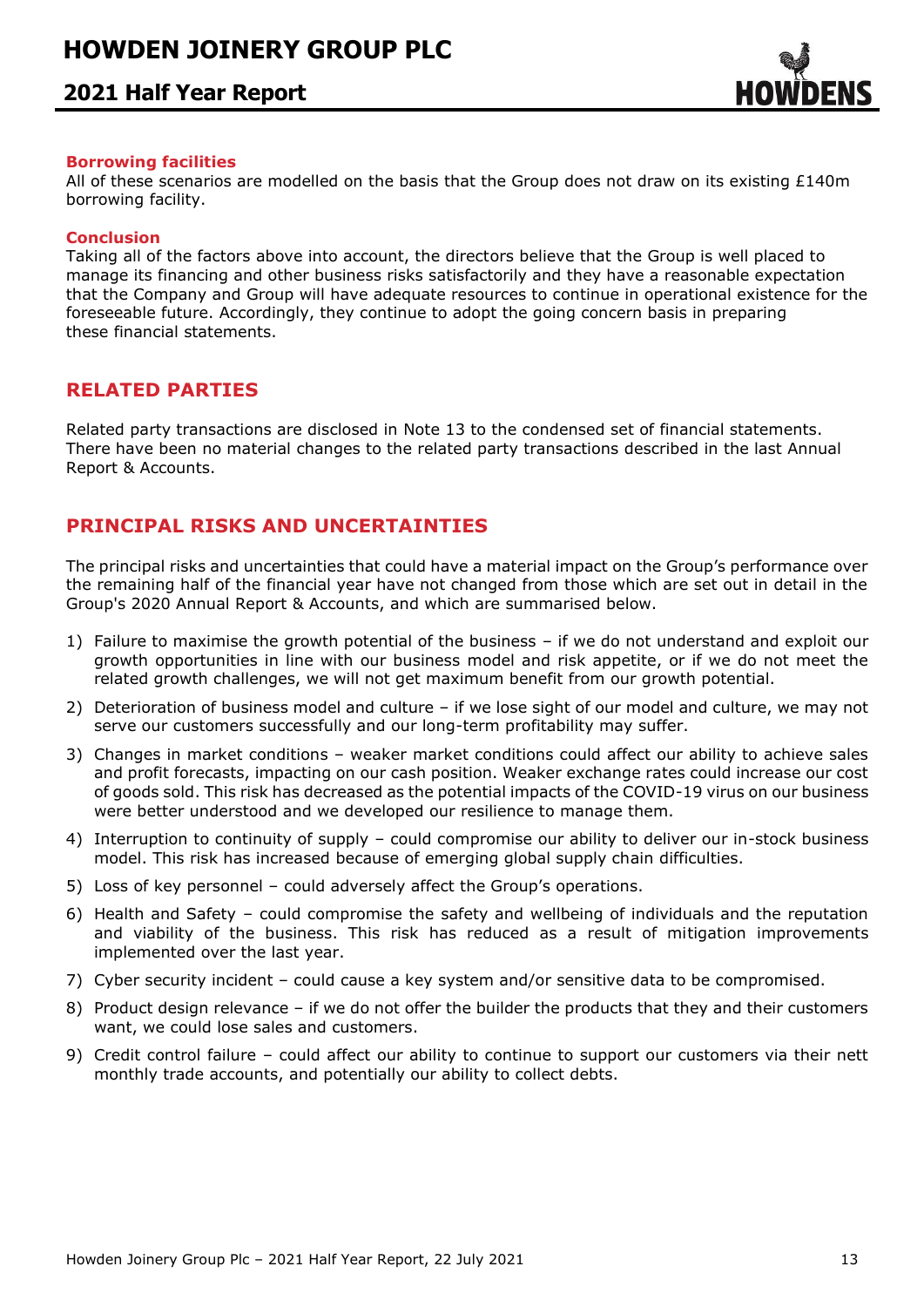

### **COVID-19**

Some of our principal risks continue to be impacted by the pandemic to some degree. Management focus remains on the safety of our staff and customers whilst securing the continued sustainability and viability of the group. The extent of the impact of COVID-19 on our business is dependent on the path the pandemic takes going forward, both in the UK and abroad.

|  | <b>Effect of COVID-19 on principal risks</b> |  |  |
|--|----------------------------------------------|--|--|
|  |                                              |  |  |

| Principal Risk Area                        | Implications                                                                                                                                                                                                                                       | Mitigation                                                                                                                                                                                                                                                                                                                                           |
|--------------------------------------------|----------------------------------------------------------------------------------------------------------------------------------------------------------------------------------------------------------------------------------------------------|------------------------------------------------------------------------------------------------------------------------------------------------------------------------------------------------------------------------------------------------------------------------------------------------------------------------------------------------------|
| <b>Operations</b>                          |                                                                                                                                                                                                                                                    |                                                                                                                                                                                                                                                                                                                                                      |
| -Supply Continuity                         | -Potential supply chain delays                                                                                                                                                                                                                     | -Increased safety stock to secure supply<br>during disruption and working actively<br>with our suppliers                                                                                                                                                                                                                                             |
| -Cyber Security                            | -Increased cyber threat both<br>externally and through<br>increased remote working                                                                                                                                                                 | -Refreshed cyber training for staff,<br>reinforced existing safe ways of<br>working remotely                                                                                                                                                                                                                                                         |
| People                                     |                                                                                                                                                                                                                                                    |                                                                                                                                                                                                                                                                                                                                                      |
| -Health & Safety<br>-Loss of Key Personnel | -Normal operations not safe<br>for COVID-19 Environment<br>-Impact on wellbeing of our<br>employees both when<br>working from home for<br>extended periods and<br>returning to work post<br>pandemic.<br>-Potential loss of business<br>leadership | -Continuously Risk assessing operations<br>through a COVID-19 lens<br>-Introduced new operating procedures<br>to protect our staff, customers and<br>other stakeholders<br>-Maintained a focus on wellbeing,<br>providing training to at risk employees.<br>-Established links with external<br>expertise to ensure approach remains<br>appropriate. |
| Strategy, Model & Culture                  |                                                                                                                                                                                                                                                    |                                                                                                                                                                                                                                                                                                                                                      |
| -Growth                                    | -Market uncertainty impacting                                                                                                                                                                                                                      | -Modelling challenges and opportunities                                                                                                                                                                                                                                                                                                              |
| -Market Conditions                         | on sales, strategic decisions<br>and cash holdings                                                                                                                                                                                                 | and optimising strategic plans whilst<br>protecting cashflow                                                                                                                                                                                                                                                                                         |
| -Model & Culture                           | -Potential cultural impact of<br>new ways of working                                                                                                                                                                                               | -Adapting leadership approach and<br>using technology to secure culture in<br>new operational environment.                                                                                                                                                                                                                                           |

We continue to have a low appetite for COVID-19 risk and aim to mitigate its effects as much as reasonably possible. It remains a key point of focus across the entire business.

### **CAUTIONARY STATEMENT**

Certain statements in this half yearly report are forward-looking. Although the Group believes that the expectations reflected in these forward-looking statements are reasonable, we can give no assurance that these expectations will prove to have been correct. Because these statements contain risks and uncertainties, actual results may differ materially from those expressed or implied by these forwardlooking statements. We undertake no obligation to update any forward-looking statements, whether as a result of new information, future events or otherwise.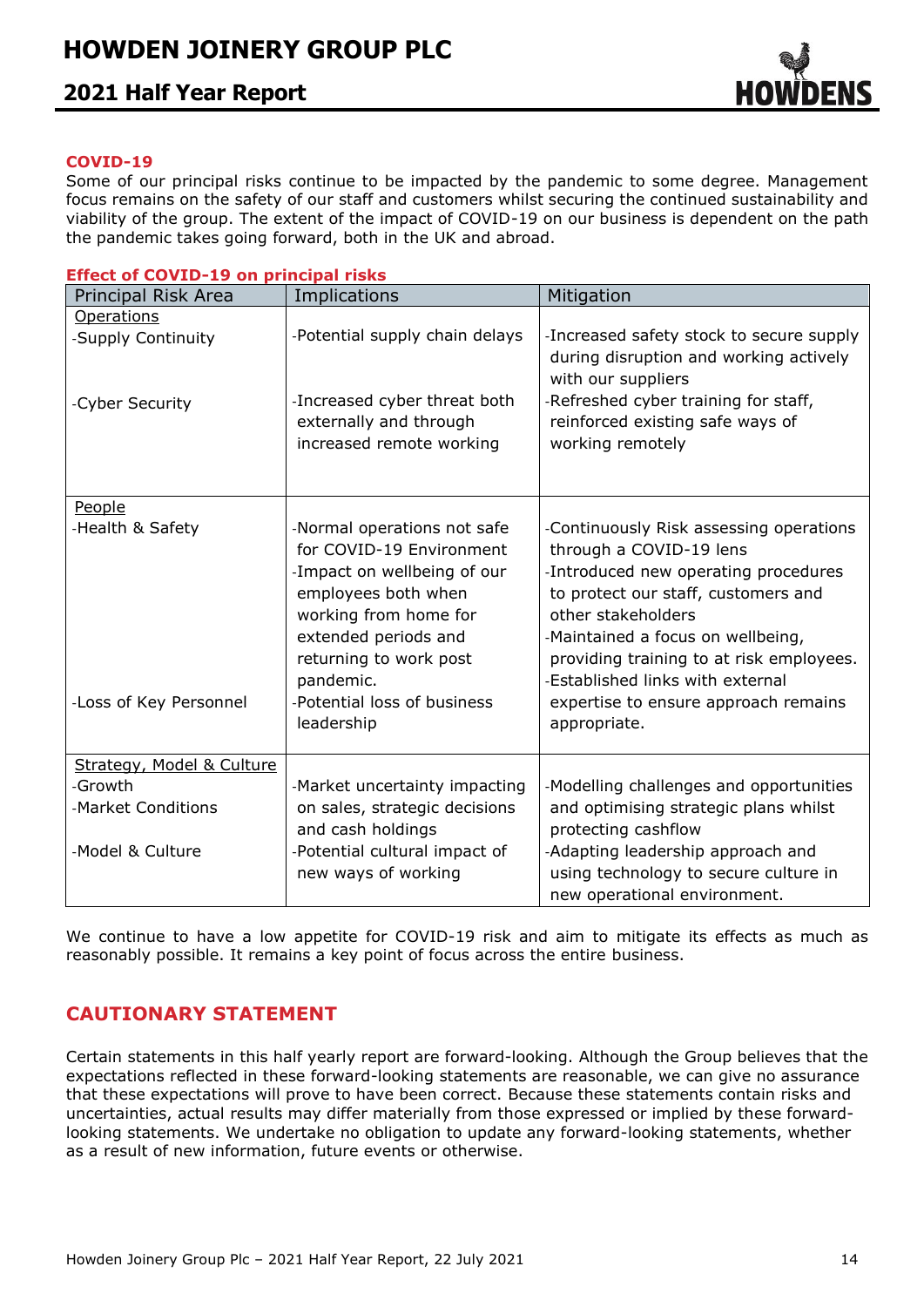

### **RESPONSIBILITY STATEMENT**

We confirm that, to the best of our knowledge:

- (a) the condensed set of financial statements has been prepared in accordance with IAS 34 'Interim Financial Reporting';
- (b) the interim management report includes a fair review of the information required by DTR 4.2.7R (indication of important events during the first 24 weeks and description of principal risks and uncertainties for the remaining 28 weeks of the year); and
- (c) the interim management report includes a fair review of the information required by DTR 4.2.8R (disclosure of related parties' transactions and changes therein).

The directors are responsible for the maintenance and integrity of the corporate and financial information included in the company's website. Legislation in the United Kingdom governing the preparation and dissemination of financial information differs from legislation in other jurisdictions.

By order of the Board

Andrew Livingston **Paul Hayes** 

Chief Executive Officer Chief Financial Officer

21 July 2021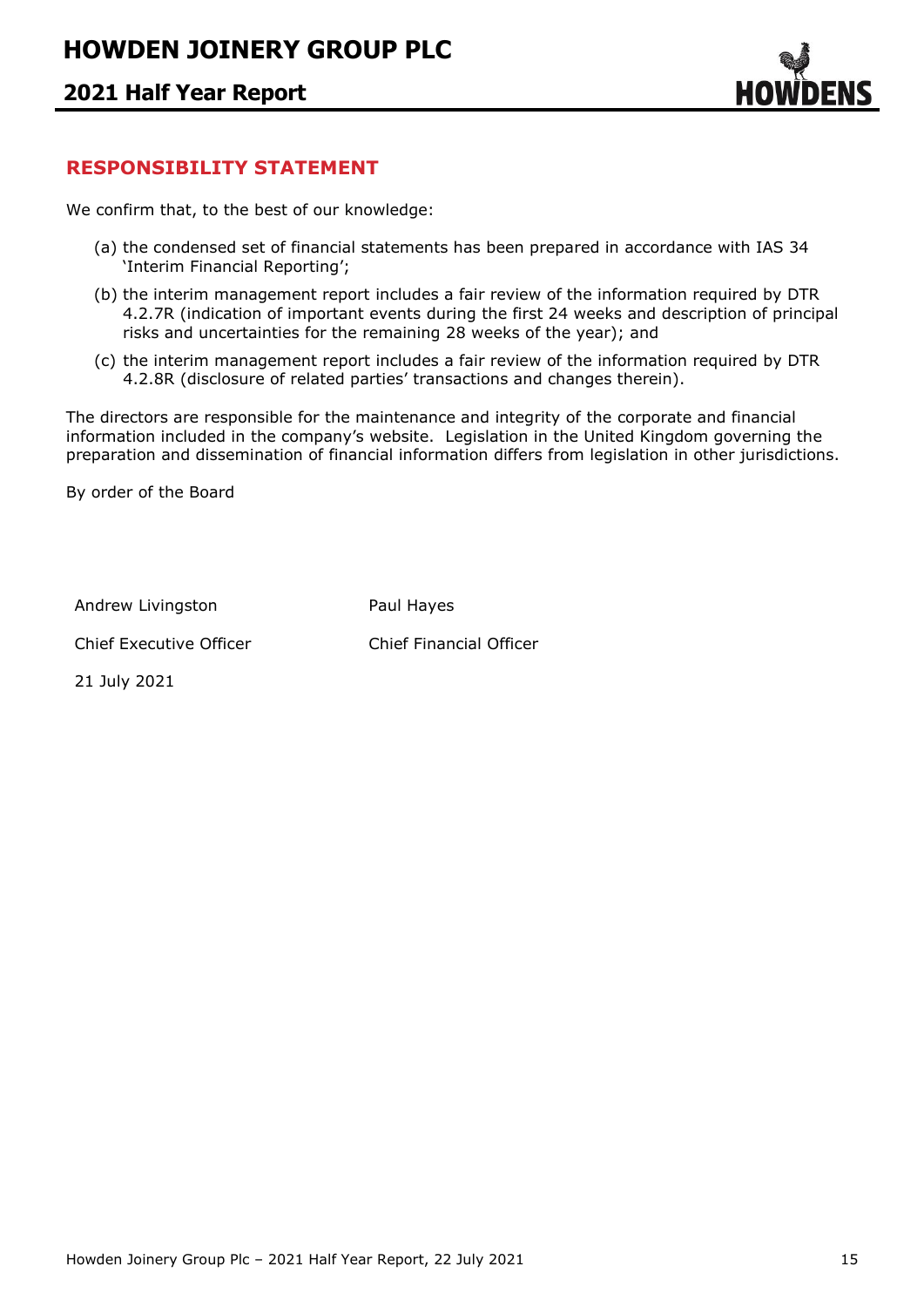

## **Condensed consolidated income statement**

|                                                                                  |              | 24 weeks to<br>12 June 2021 | 24 weeks to<br>13 June 2020 | 52 weeks to<br>26 December 2020 |
|----------------------------------------------------------------------------------|--------------|-----------------------------|-----------------------------|---------------------------------|
|                                                                                  |              | unaudited                   | unaudited                   | audited                         |
|                                                                                  | <b>Notes</b> | £m                          | £m                          | £m                              |
| Revenue - sale of goods                                                          | 4            | 784.9                       | 465.0                       | 1,547.5                         |
| Cost of sales                                                                    |              | (303.9)                     | (188.9)                     | (617.5)                         |
| <b>Gross profit</b>                                                              |              | 481.0                       | 276.1                       | 930.0                           |
| Selling & distribution costs                                                     |              | (304.8)                     | (245.5)                     | (636.7)                         |
| Administrative expenses                                                          |              | (51.9)                      | (40.4)                      | (97.6)                          |
| <b>Operating profit/(loss)</b>                                                   |              | 124.3                       | (9.8)                       | 195.7                           |
| Finance income                                                                   |              |                             | 0.5                         | 0.6                             |
| Finance costs                                                                    | 7            | (5.1)                       | (4.9)                       | (11.0)                          |
| Profit/(loss) before tax                                                         |              | 119.2                       | (14.2)                      | 185.3                           |
| Tax (charge)/credit on profit                                                    | 6            | (22.1)                      | 3.3                         | (37.7)                          |
| Profit/(loss) for the period attributable to the<br>equity holders of the parent |              | 97.1                        | (10.9)                      | 147.6                           |
| Earnings/(loss) per share:                                                       |              |                             |                             |                                 |
| Basic earnings/(loss) per 10p share                                              | 8            | 16.4p                       | (1.8)p                      | 24.9p                           |
| Diluted earnings/(loss) per 10p share                                            | 8            | 16.3p                       | (1.8)p                      | 24.8p                           |

# **Condensed consolidated statement of comprehensive income**

|                                                                                                                       | <b>Notes</b> | 24 weeks to<br><b>12 June 2021</b><br>unaudited<br>£m | 24 weeks to<br>13 June 2020<br>unaudited<br>£m | 52 weeks to<br>26 December 2020<br>audited<br>£m |
|-----------------------------------------------------------------------------------------------------------------------|--------------|-------------------------------------------------------|------------------------------------------------|--------------------------------------------------|
| Profit/(loss) for the period                                                                                          |              | 97.1                                                  | (10.9)                                         | 147.6                                            |
| Items of other comprehensive income:                                                                                  |              |                                                       |                                                |                                                  |
| Items that will not be reclassified subsequently to profit or loss:                                                   |              |                                                       |                                                |                                                  |
| Actuarial gains/(losses) on defined benefit pension plan<br>Deferred tax on actuarial gains/losses on defined benefit | 11           | 63.4                                                  | 21.0                                           | (12.7)                                           |
| pension plan                                                                                                          |              | (13.2)                                                | (4.0)                                          | 2.4                                              |
| Change of rate on deferred tax                                                                                        |              |                                                       | 1.1                                            | 1.1                                              |
| Items that may be reclassified subsequently to profit or loss:                                                        |              |                                                       |                                                |                                                  |
| Currency translation differences                                                                                      |              | (1.1)                                                 | 0.5                                            | 0.5                                              |
| Other comprehensive income for the period                                                                             |              | 49.1                                                  | 18.6                                           | (8.7)                                            |
| Total comprehensive income for the period<br>attributable to equity holders of the parent                             |              | 146.2                                                 | 7.7                                            | 138.9                                            |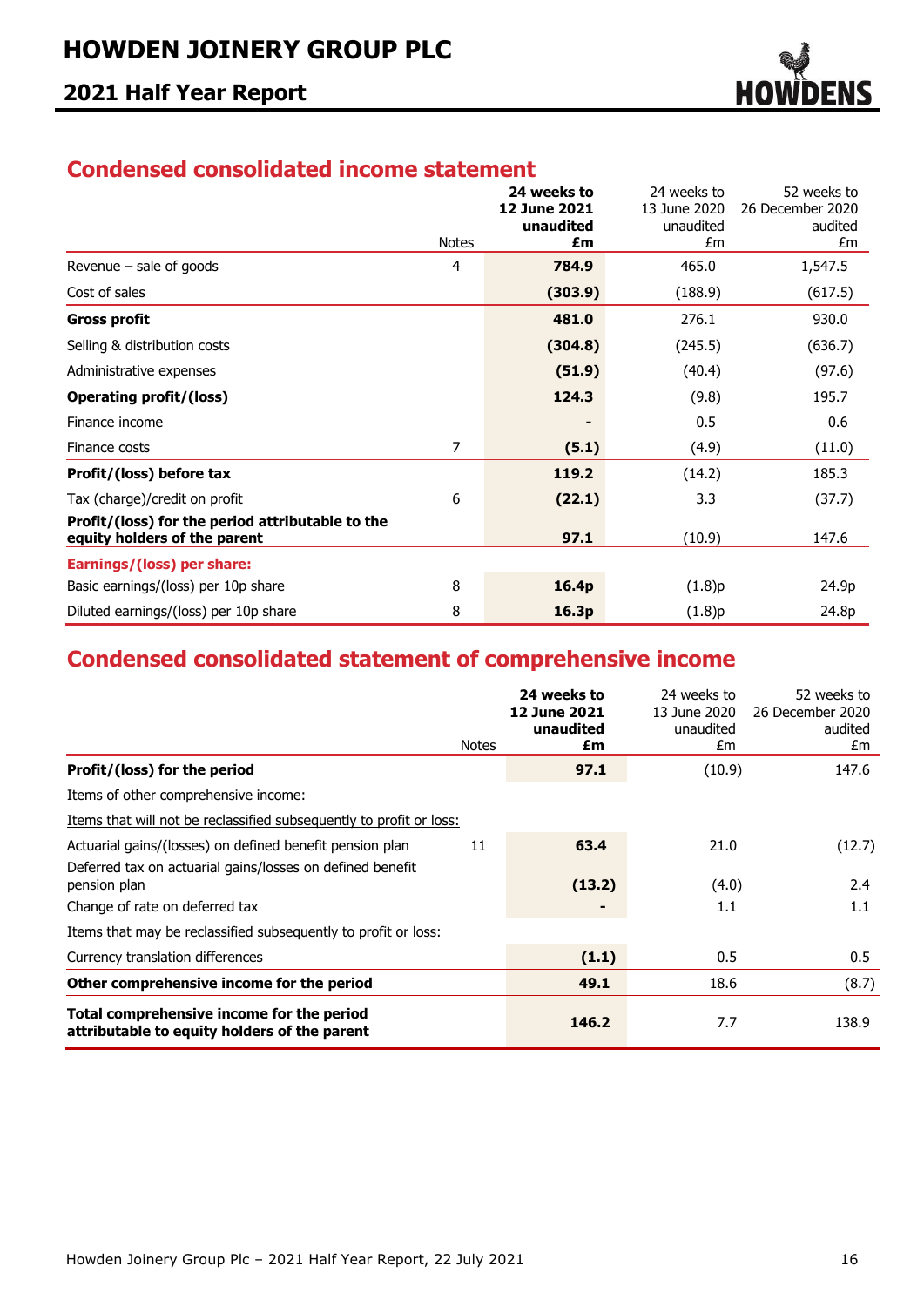

## **Condensed consolidated balance sheet**

|                                |              | <b>12 June 2021</b> | 13 June 2020    | 26 December 2020 |
|--------------------------------|--------------|---------------------|-----------------|------------------|
|                                | <b>Notes</b> | unaudited<br>£m     | unaudited<br>£m | audited<br>£m    |
| <b>Non-current assets</b>      |              |                     |                 |                  |
| Intangible assets              |              | 25.0                | 22.8            | 24.3             |
| Property, plant and equipment  | 10           | 254.5               | 207.7           | 248.8            |
| Lease right-of-use assets      |              | 533.5               | 530.2           | 544.2            |
| Pension asset                  | 11           | 32.0                |                 |                  |
| Deferred tax asset             |              | 7.7                 | 13.7            | 17.0             |
| Prepaid credit facility fees   |              | 0.5                 | 0.8             | 0.6              |
|                                |              | 853.2               | 775.2           | 834.9            |
| <b>Current assets</b>          |              |                     |                 |                  |
| Inventories                    |              | 284.3               | 265.7           | 255.0            |
| Trade and other receivables    |              | 208.1               | 129.9           | 166.6            |
| Cash and cash equivalents      |              | 476.2               | 253.4           | 430.7            |
|                                |              | 968.6               | 649.0           | 852.3            |
| <b>Total assets</b>            |              | 1,821.8             | 1,424.2         | 1,687.2          |
| <b>Current liabilities</b>     |              |                     |                 |                  |
| Lease liabilities              |              | (69.8)              | (73.0)          | (70.0)           |
| Trade and other payables       | 14           | (452.7)             | (224.3)         | (300.4)          |
| Current tax liability          |              | (0.5)               | (4.3)           | (22.2)           |
|                                |              | (523.0)             | (301.6)         | (392.6)          |
| <b>Non-current liabilities</b> |              |                     |                 |                  |
| Pension liability              | 11           |                     | (33.3)          | (47.7)           |
| Lease liabilities              |              | (510.1)             | (490.1)         | (510.5)          |
| Deferred tax liability         |              | (9.2)               | (1.5)           | (1.7)            |
| Provisions                     | 12           | (15.3)              | (10.2)          | (13.9)           |
|                                |              | (534.6)             | (535.1)         | (573.8)          |
| <b>Total liabilities</b>       |              | (1,057.6)           | (836.7)         | (966.4)          |
| <b>Net assets</b>              |              | 764.2               | 587.5           | 720.8            |
| <b>Equity</b>                  |              |                     |                 |                  |
| Share capital                  |              | 60.3                | 60.3            | 60.3             |
| Capital redemption reserve     |              | 4.9                 | 4.9             | 4.9              |
| Share premium                  |              | 87.5                | 87.5            | 87.5             |
| <b>ESOP</b> reserve            |              | (1.1)               | (5.6)           | (3.5)            |
| Treasury shares                |              | (27.1)              | (28.2)          | (28.2)           |
| Retained earnings              |              | 639.7               | 468.6           | 599.8            |
| <b>Total equity</b>            |              | 764.2               | 587.5           | 720.8            |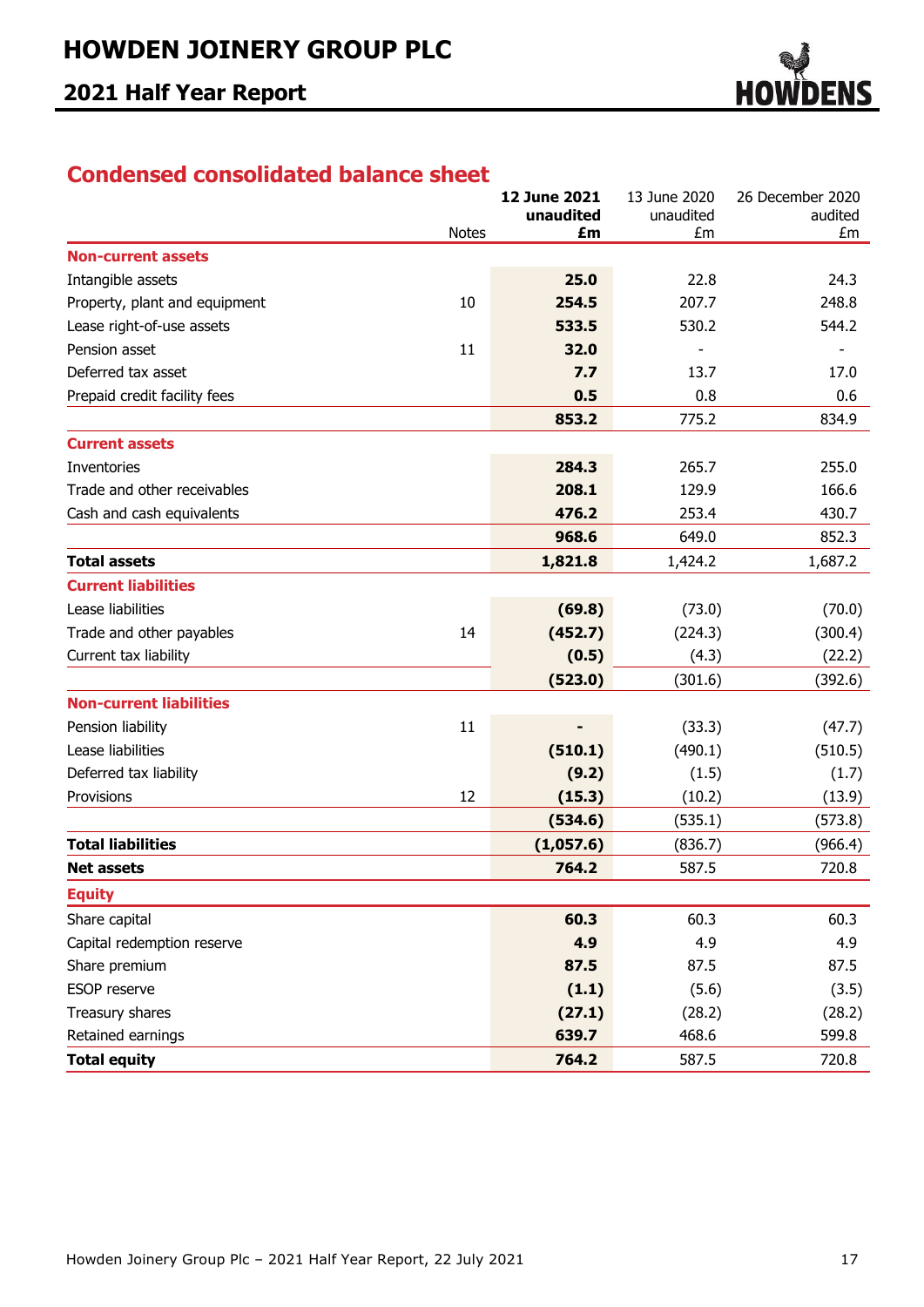

## **Condensed consolidated statement of changes in equity**

|                                                      | <b>Share</b><br>capital<br>£m | Capital<br>redemption<br>reserve<br>£m | <b>Share</b><br>premium<br>account<br>£m | <b>ESOP</b><br>reserve<br>£m | <b>Treasury</b><br><b>shares</b><br>£m | <b>Retained</b><br>earnings<br>£m | Total<br>£m |
|------------------------------------------------------|-------------------------------|----------------------------------------|------------------------------------------|------------------------------|----------------------------------------|-----------------------------------|-------------|
| 24 weeks to 12 June 2021                             |                               |                                        |                                          |                              |                                        |                                   |             |
| At 26 December 2020 - audited                        | 60.3                          | 4.9                                    | 87.5                                     | (3.5)                        | (28.2)                                 | 599.8                             | 720.8       |
| Profit for the period                                |                               |                                        |                                          |                              |                                        | 97.1                              | 97.1        |
| Other comprehensive income in the<br>period          |                               |                                        |                                          |                              |                                        | 49.1                              | 49.1        |
| Total comprehensive income                           |                               | $\overline{\phantom{0}}$               | $\overline{\phantom{a}}$                 | -                            | $\overline{\phantom{0}}$               | 146.2                             | 146.2       |
| Movement in ESOP                                     |                               |                                        |                                          | 3.5                          | -                                      | $\overline{\phantom{a}}$          | 3.5         |
| Reclaim of forfeited dividends                       |                               |                                        |                                          | -                            | $\overline{\phantom{a}}$               | 0.2                               | 0.2         |
| Proceeds from sale of forfeited shares               |                               |                                        | $\overline{\phantom{0}}$                 | -                            | $\overline{\phantom{a}}$               | 1.8                               | 1.8         |
| Transfer of shares from treasury into<br>share trust |                               | -                                      | $\qquad \qquad \blacksquare$             | (1.1)                        | 1.1                                    | $\overline{\phantom{a}}$          | ٠           |
| Dividend declared                                    |                               |                                        |                                          |                              |                                        | (108.3)                           | (108.3)     |
| As at 12 June 2021                                   | 60.3                          | 4.9                                    | 87.5                                     | (1.1)                        | (27.1)                                 | 639.7                             | 764.2       |

The ESOP Reserve includes shares in Howden Joinery Group plc with a market value on the balance sheet date of £36.9m (June 2020: £30.4m, December 2020 £35.9m), which are held by the Group's Employee Share Trusts in order to satisfy share options and awards made under the Group's various share-based payment schemes.

The item "Movement in ESOP" consists of the share-based payment charge in the period, together with any receipts of cash from employees on exercise of share options.

At the current period end there were 5.6 million ordinary shares held in treasury, each with a nominal value of 10p (June 2020: 5.8 million shares, December 2020: 5.8 million shares).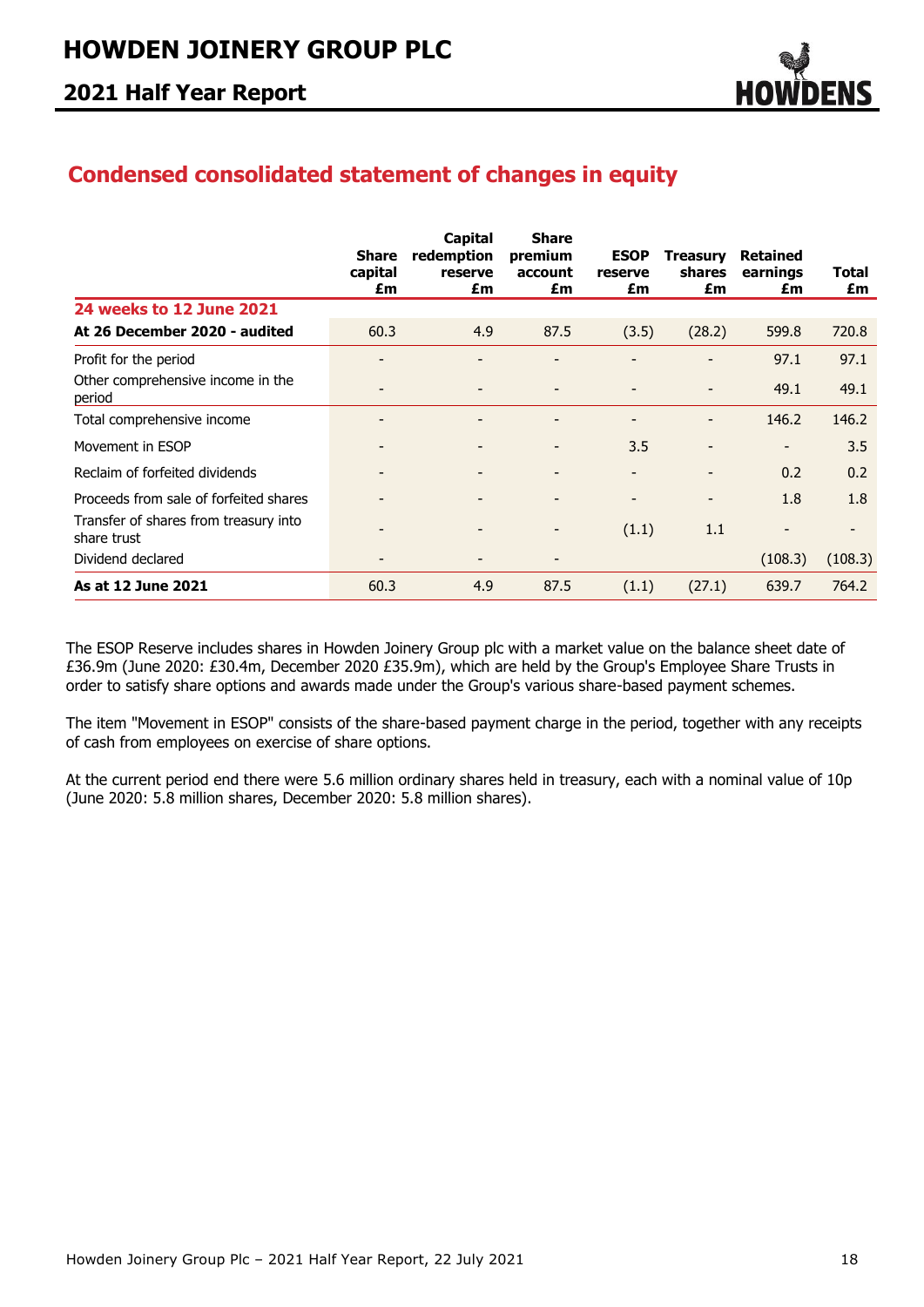

# **Condensed consolidated statement of changes in equity – continued**

|                                                      | <b>Share</b><br>capital<br>£m | Capital<br>redemption<br>reserve<br>£m | <b>Share</b><br>premium<br>account<br>£m | <b>ESOP</b><br>reserve<br>£m | <b>Treasury</b><br>shares<br>£m | <b>Retained</b><br>earnings<br>£m | <b>Total</b><br>£m |
|------------------------------------------------------|-------------------------------|----------------------------------------|------------------------------------------|------------------------------|---------------------------------|-----------------------------------|--------------------|
| 24 weeks to 13 June 2020                             |                               |                                        |                                          |                              |                                 |                                   |                    |
| At 28 December 2019 - audited                        | 60.5                          | 4.7                                    | 87.5                                     | (6.3)                        | (29.3)                          | 498.1                             | 615.2              |
| Impact of adopting IFRS 16                           |                               |                                        |                                          |                              |                                 | (30.9)                            | (30.9)             |
| Tax effect of adopting IFRS 16                       |                               | -                                      | $\overline{\phantom{a}}$                 | $\overline{\phantom{a}}$     | $\qquad \qquad \blacksquare$    | 3.6                               | 3.6                |
| Adjusted opening balance after<br>adopting IFRS 16   | 60.5                          | 4.7                                    | 87.5                                     | (6.3)                        | (29.3)                          | 470.8                             | 587.9              |
| Loss for the period                                  |                               | -                                      | $\qquad \qquad \blacksquare$             |                              |                                 | (10.9)                            | (10.9)             |
| Other comprehensive income in the<br>period          |                               | $\overline{\phantom{a}}$               | $\overline{\phantom{a}}$                 | $\overline{\phantom{a}}$     | -                               | 18.6                              | 18.6               |
| Total comprehensive income for the<br>period         |                               |                                        |                                          |                              |                                 | 7.7                               | 7.7                |
| Current tax on share schemes                         |                               |                                        |                                          |                              | $\overline{\phantom{0}}$        | 0.1                               | 0.1                |
| Deferred tax on share schemes                        |                               |                                        |                                          | $\overline{\phantom{a}}$     | -                               | (0.2)                             | (0.2)              |
| Movement in ESOP                                     |                               |                                        | $\qquad \qquad \blacksquare$             | 1.8                          | $\overline{\phantom{a}}$        | $\overline{\phantom{a}}$          | 1.8                |
| Buyback and cancellation of shares                   | (0.2)                         | 0.2                                    |                                          |                              | $\overline{\phantom{0}}$        | (9.8)                             | (9.8)              |
| Transfer of shares from treasury into<br>share trust |                               |                                        | $\qquad \qquad \blacksquare$             | (1.1)                        | 1.1                             | $\overline{a}$                    |                    |
| As at 13 June 2020                                   | 60.3                          | 4.9                                    | 87.5                                     | (5.6)                        | (28.2)                          | 468.6                             | 587.5              |

|                                                      | <b>Share</b><br>capital<br>£m | <b>Capital</b><br>redemption<br>reserve<br>£m | <b>Share</b><br>premium<br>account<br>£m | <b>ESOP</b><br>reserve<br>£m | <b>Treasury</b><br>shares<br>£m | <b>Retained</b><br>earnings<br>£m | <b>Total</b><br>£m |
|------------------------------------------------------|-------------------------------|-----------------------------------------------|------------------------------------------|------------------------------|---------------------------------|-----------------------------------|--------------------|
| 52 weeks to 26 December 2020                         |                               |                                               |                                          |                              |                                 |                                   |                    |
| At 28 December 2019                                  | 60.5                          | 4.7                                           | 87.5                                     | (6.3)                        | (29.3)                          | 498.1                             | 615.2              |
| Impact of adopting IFRS 16                           |                               |                                               | -                                        |                              |                                 | (30.9)                            | (30.9)             |
| Tax effect of adopting IFRS 16                       |                               |                                               |                                          |                              | $\overline{\phantom{a}}$        | 3.6                               | 3.6                |
| Adjusted opening balance after<br>adopting IFRS 16   | 60.5                          | 4.7                                           | 87.5                                     | (6.3)                        | (29.3)                          | 470.8                             | 587.9              |
| Profit for the period                                |                               |                                               |                                          |                              |                                 | 147.6                             | 147.6              |
| Other comprehensive loss for the period              |                               |                                               |                                          |                              |                                 | (8.7)                             | (8.7)              |
| Total comprehensive income for the<br>period         |                               |                                               |                                          |                              |                                 | 138.9                             | 138.9              |
| Current tax on share schemes                         |                               |                                               |                                          | -                            |                                 | 0.1                               | 0.1                |
| Deferred tax on share schemes                        |                               |                                               | $\overline{\phantom{0}}$                 | $\overline{\phantom{a}}$     | $\overline{\phantom{a}}$        | (0.2)                             | (0.2)              |
| Movement in ESOP                                     |                               |                                               |                                          | 3.9                          |                                 |                                   | 3.9                |
| Buyback and cancellation of shares                   | (0.2)                         | 0.2                                           |                                          |                              | $\overline{\phantom{a}}$        | (9.8)                             | (9.8)              |
| Transfer of shares from treasury into<br>share trust |                               |                                               |                                          | (1.1)                        | 1.1                             |                                   |                    |
| At 26 December 2020                                  | 60.3                          | 4.9                                           | 87.5                                     | (3.5)                        | (28.2)                          | 599.8                             | 720.8              |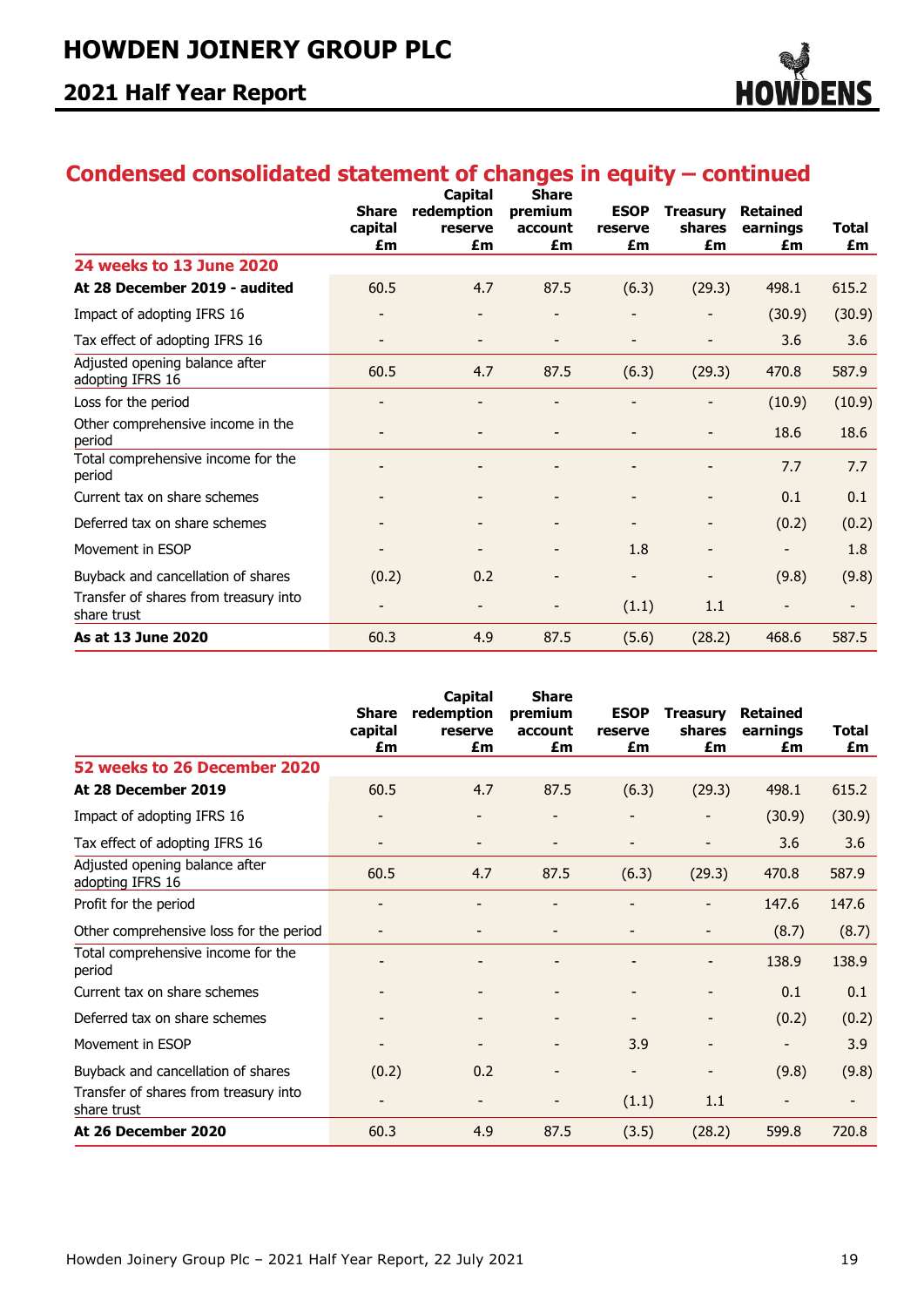

## **Condensed consolidated cash flow statement**

|                                                                             | 24 weeks to         | 24 weeks to     | 52 weeks to      |
|-----------------------------------------------------------------------------|---------------------|-----------------|------------------|
|                                                                             | <b>12 June 2021</b> | 13 June 2020    | 26 December 2020 |
| <b>Notes</b>                                                                | unaudited<br>£m     | unaudited<br>£m | audited<br>£m    |
| Group operating profit/(loss) before tax and<br>interest                    | 124.3               | (9.8)           | 195.7            |
| Adjustments for:                                                            |                     |                 |                  |
| Depreciation and amortisation of owned assets                               | 16.8                | 16.6            | 34.5             |
| Depreciation of leased assets                                               | 33.3                | 36.1            | 79.5             |
| Share-based payments charge                                                 | 3.2                 | 1.6             | 3.6              |
| Loss on disposal of property, plant and equipment,<br>and intangible assets | 0.1                 |                 |                  |
| Operating cash flows before movements in<br>working capital                 | 177.7               | 44.5            | 313.3            |
| <b>Movements in working capital</b>                                         |                     |                 |                  |
| Increase in inventories                                                     | (29.3)              | (33.9)          | (23.2)           |
| (Increase)/decrease in trade and other receivables                          | (41.5)              | 39.0            | 2.3              |
| Increase in trade and other payables and provisions                         | 43.3                | 9.4             | 91.2             |
| Excess of pensions operating charge over cash paid                          | (16.4)              | (2.6)           | (22.2)           |
|                                                                             | (43.9)              | 11.9            | 48.1             |
| <b>Cash generated from operations</b>                                       | 133.8               | 56.4            | 361.4            |
| 6<br>Tax paid                                                               | (40.1)              | (12.3)          | (32.2)           |
| Net cash flows from operating activities                                    | 93.7                | 44.1            | 329.2            |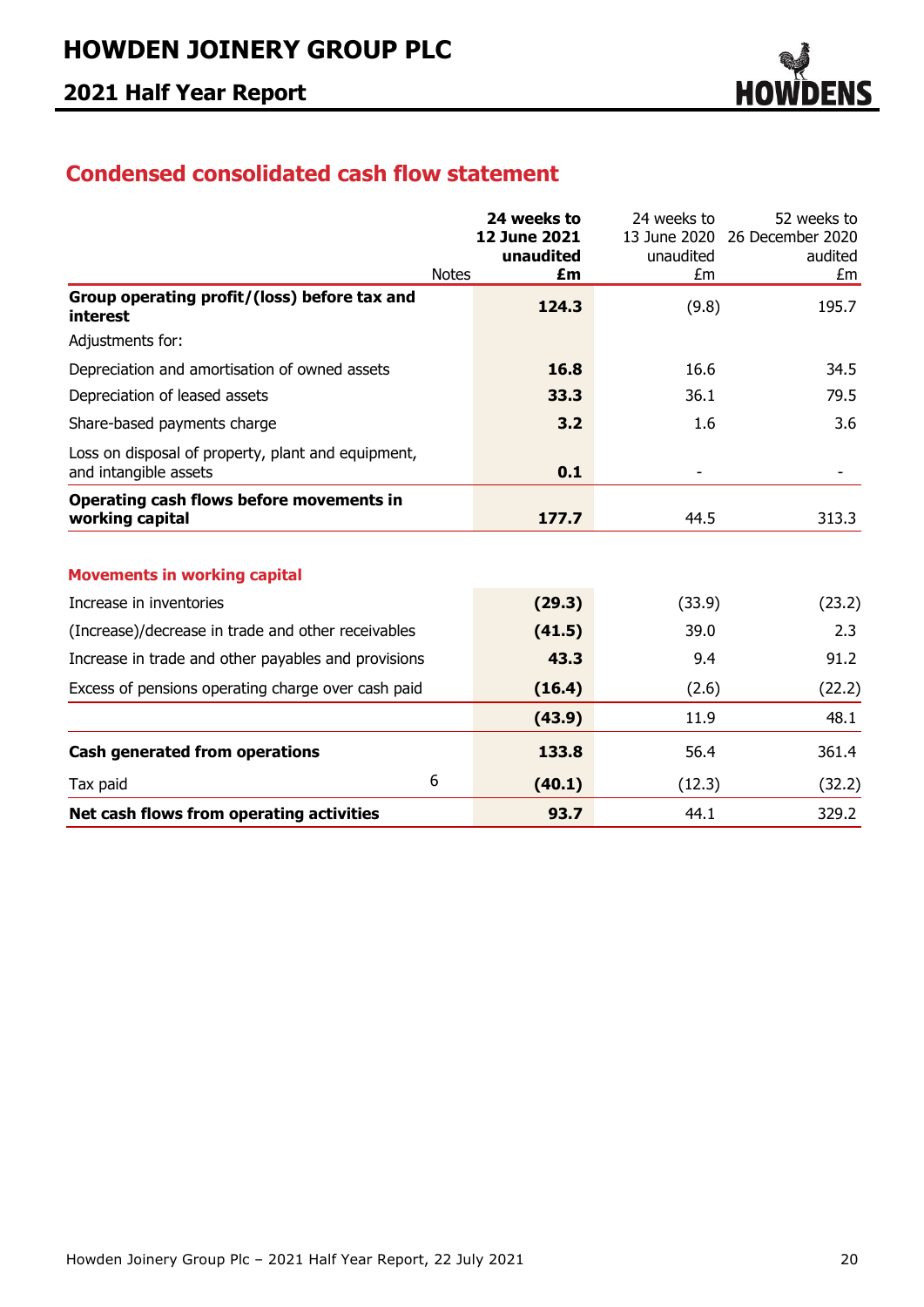

## **Condensed consolidated cash flow statement – continued**

|                                                                               | <b>Notes</b> | 24 weeks to<br>12 June 2021<br>unaudited<br>£m | 24 weeks to<br>13 June 2020<br>unaudited<br>£m | 52 weeks to<br>26 December 2020<br>audited<br>£m |
|-------------------------------------------------------------------------------|--------------|------------------------------------------------|------------------------------------------------|--------------------------------------------------|
| Net cash flows from operating activities                                      |              | 93.7                                           | 44.1                                           | 329.2                                            |
| <b>Cash flows used in investing activities</b>                                |              |                                                |                                                |                                                  |
| Payments to acquire property, plant and equipment,<br>and intangible assets   |              | (23.8)                                         | (22.3)                                         | (69.7)                                           |
| Receipts from sale of property, plant and equipment,<br>and intangible assets |              | 0.2                                            |                                                |                                                  |
| Interest received                                                             |              |                                                | 0.5                                            | 0.6                                              |
| Net cash used in investing activities                                         |              | (23.6)                                         | (21.8)                                         | (69.1)                                           |
|                                                                               |              |                                                |                                                |                                                  |
| <b>Cash flows from financing activities</b>                                   |              |                                                |                                                |                                                  |
| Payments to acquire own shares                                                |              |                                                | (9.8)                                          | (9.8)                                            |
| Receipts from release of shares from share trust                              |              | 0.3                                            | 0.2                                            | 0.3                                              |
| Inflow from receipt of forfeited dividends                                    |              | 0.2                                            |                                                |                                                  |
| Inflow from sale of forfeited shares                                          |              | 1.8                                            |                                                |                                                  |
| Decrease in prepaid credit facility fees                                      |              | 0.1                                            | 0.1                                            | 0.3                                              |
| Dividends paid to Group shareholders                                          | 9            |                                                |                                                |                                                  |
| Interest paid - including on lease liabilities                                |              | (5.0)                                          | (4.6)                                          | (10.4)                                           |
| Repayment of principal on lease liabilities                                   |              | (22.0)                                         | (22.2)                                         | (77.2)                                           |
| Net cash used in financing activities                                         |              | (24.6)                                         | (36.3)                                         | (96.8)                                           |
|                                                                               |              |                                                |                                                |                                                  |
| Net increase/(decrease) in cash and cash<br>equivalents                       |              | 45.5                                           | (14.0)                                         | 163.3                                            |
| Cash and cash equivalents at beginning of period                              |              | 430.7                                          | 267.4                                          | 267.4                                            |
| Cash and cash equivalents at end of period                                    |              | 476.2                                          | 253.4                                          | 430.7                                            |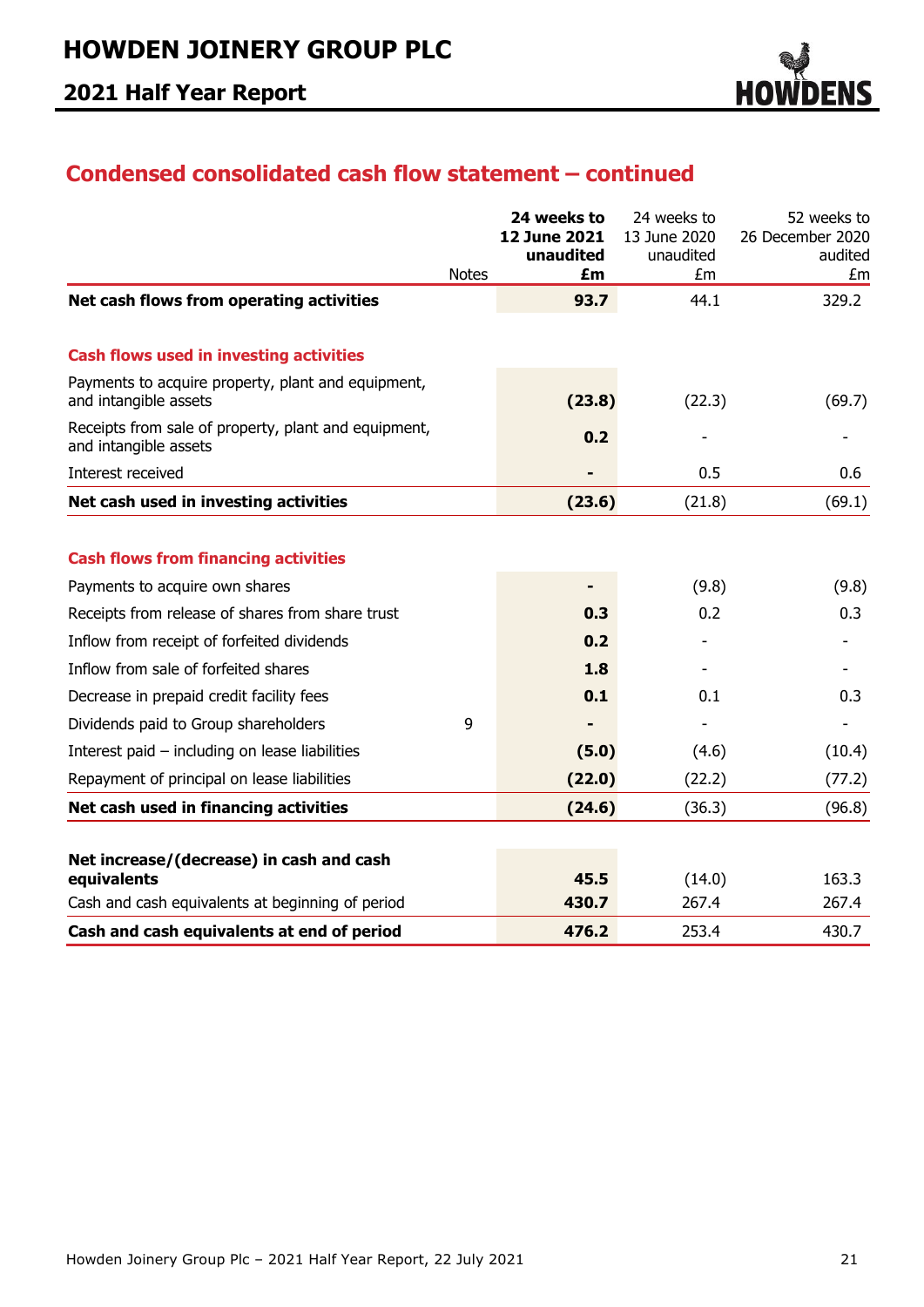### **2021 Half Year Report**



### **NOTES TO THE CONDENSED CONSOLIDATED FINANCIAL STATEMENTS**

### **1 General information**

The results for the 24-week periods ended 12 June 2021 and 13 June 2020 are unaudited but have been reviewed by the Group's auditor, whose report on the current period forms part of this document. The information for the 52 week period ended 26 December 2020 does not constitute statutory accounts as defined in section 434 of the Companies Act 2006. A copy of the statutory accounts for that period has been delivered to the Registrar of Companies and is available via the Group's website at www.howdenjoinerygroupplc.com. The auditor's report on those accounts was not qualified or modified, did not draw attention to any matters by way of emphasis, and did not contain statements under section 498(2) or (3) of the Companies Act 2006.

### **2 Accounting policies**

The financial statements have been prepared in accordance with international accounting standards in conformity with the requirements of the Companies Act 2006 and International Financial Reporting Standards adopted pursuant to Regulation (EC) No 1606/2002 as it applies in the European Union. The condensed set of financial statements included in this half-yearly report has been prepared in accordance with International Accounting Standard 34 "Interim Financial Reporting", as adopted by the European Union.

#### **Basis of preparation**

These condensed consolidated financial statements are prepared on the going concern basis, as we explain in detail in the "Going Concern" section of the interim management report, above. The Group's business activities, together with the factors likely to affect its future development, performance, and position are set out in the interim management report, which precedes these condensed consolidated financial statements and includes a summary of the Group's financial position, its cash flows, and borrowing facilities, its principal risks, and a discussion of why the directors consider that the going concern basis is appropriate.

The same accounting policies, presentation methods, and methods of computation are followed in the condensed set of financial statements as applied in the Group's latest annual audited financial statements, except that the taxation charge for the half-year is calculated by applying the annual estimated effective tax rate to the profit for the period.

### **3 Segmental results**

#### **Basis of segmentation**

Information reported to the Group's Chief Executive is focused on one operating segment, Howden Joinery. Thus, the information required in respect of segmental disclosure can all be found in the condensed consolidated income statement and condensed consolidated balance sheet.

### **4 Seasonality of revenue**

In a typical year, Howden Joinery sales are more heavily weighted to the second half of the financial year. This partly reflects the fact that there are 24 weeks in the first half of the financial year and 28 weeks in the second half. It also reflects that our peak trading period falls into the second half of the year. Historically, the typical pattern has been that approximately 60% of sales have been in the second half of the year, but we note that the influence of COVID-19 in 2020 meant that a much greater proportion of sales fell into the second half of that year.

### **5 Write down of inventories**

During the period, the Group has recognised a net charge of  $E7.0m$  in respect of writing inventories down to their net realisable value (24 weeks to 13 June 2020 - net charge of £3.1m; 52 weeks to 26 December 2020 - net charge of £6.8m).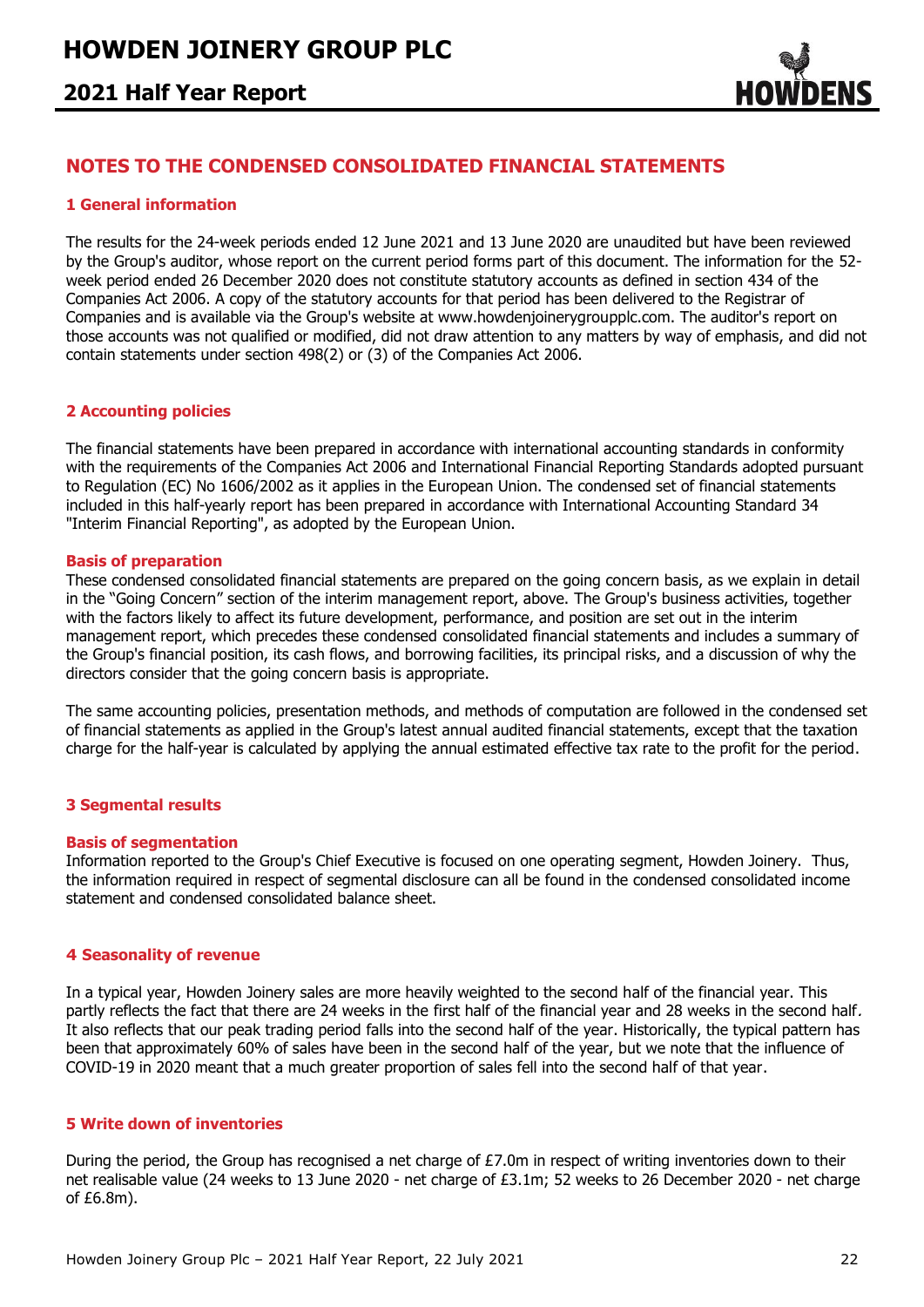### **2021 Half Year Report**



### **6 Tax**

The half year effective tax rate is 18.5% (24 weeks to 13 June 2020: 23.2%). This is arrived at by applying the estimated full year effective tax rate to the actual half year profit, after adjusting for the tax effect of items which are recognised entirely in the current period and are not spread over the full year (such as actual share option exercises and payments to the pension scheme).

Tax paid in the current period (£40.1m) is higher than might be expected in a typical half year because it includes a payment of £26.0m deferred from 2020 under the UK Government's COVID relief measures. All Corporation Tax payments for previous periods are now up to date and UK tax payments for 2021 have resumed on their normal quarterly basis.

#### **7 Finance costs**

|                                       | 24 weeks to<br><b>12 June 2021</b><br>unaudited<br>£m | 24 weeks to<br>13 June 2020<br>unaudited<br>£m | 52 weeks to<br>26 December 2020<br>audited<br>£m |
|---------------------------------------|-------------------------------------------------------|------------------------------------------------|--------------------------------------------------|
| Interest expense on lease liabilities | (5.0)                                                 | (4.6)                                          | (10.3)                                           |
| Other finance expense - pensions      | (0.1)                                                 | (0.3)                                          | (0.6)                                            |
| Other interest                        | $\blacksquare$                                        | $\blacksquare$                                 | (0.1)                                            |
| Total finance costs                   | (5.1)                                                 | (4.9)                                          | (11.0)                                           |

### **8 Earnings/(loss) per share**

|                                                |                       | 24 weeks to 12 June 2021<br>unaudited                    |                   | 24 weeks to 13 June 2020<br>unaudited |                                                                    | 52 weeks to 26 December 2020<br>audited |       |                                                                    |               |
|------------------------------------------------|-----------------------|----------------------------------------------------------|-------------------|---------------------------------------|--------------------------------------------------------------------|-----------------------------------------|-------|--------------------------------------------------------------------|---------------|
|                                                | <b>Earnings</b><br>£m | Weighted<br>average Earnings<br>number<br>of shares<br>m | per<br>share<br>р | £m                                    | Weighted<br>average<br>number<br>Earnings of shares per share<br>m | Earnings<br>р                           | £m    | Weighted<br>average<br>number<br>Earnings of shares per share<br>m | Earnings<br>p |
| <b>Basic</b><br>earnings/(loss)<br>per share   | 97.1                  | 593.4                                                    | 16.4              | (10.9)                                | 593.9                                                              | (1.8)                                   | 147.6 | 592.3                                                              | 24.9          |
| Effect of<br>dilutive share<br>options         |                       | 1.6                                                      | (0.1)             |                                       | 2.9                                                                |                                         |       | 2.7                                                                | (0.1)         |
| <b>Diluted</b><br>earnings/(loss)<br>per share | 97.1                  | 595.0                                                    | 16.3              | (10.9)                                | 596.8                                                              | (1.8)                                   | 147.6 | 595.0                                                              | 24.8          |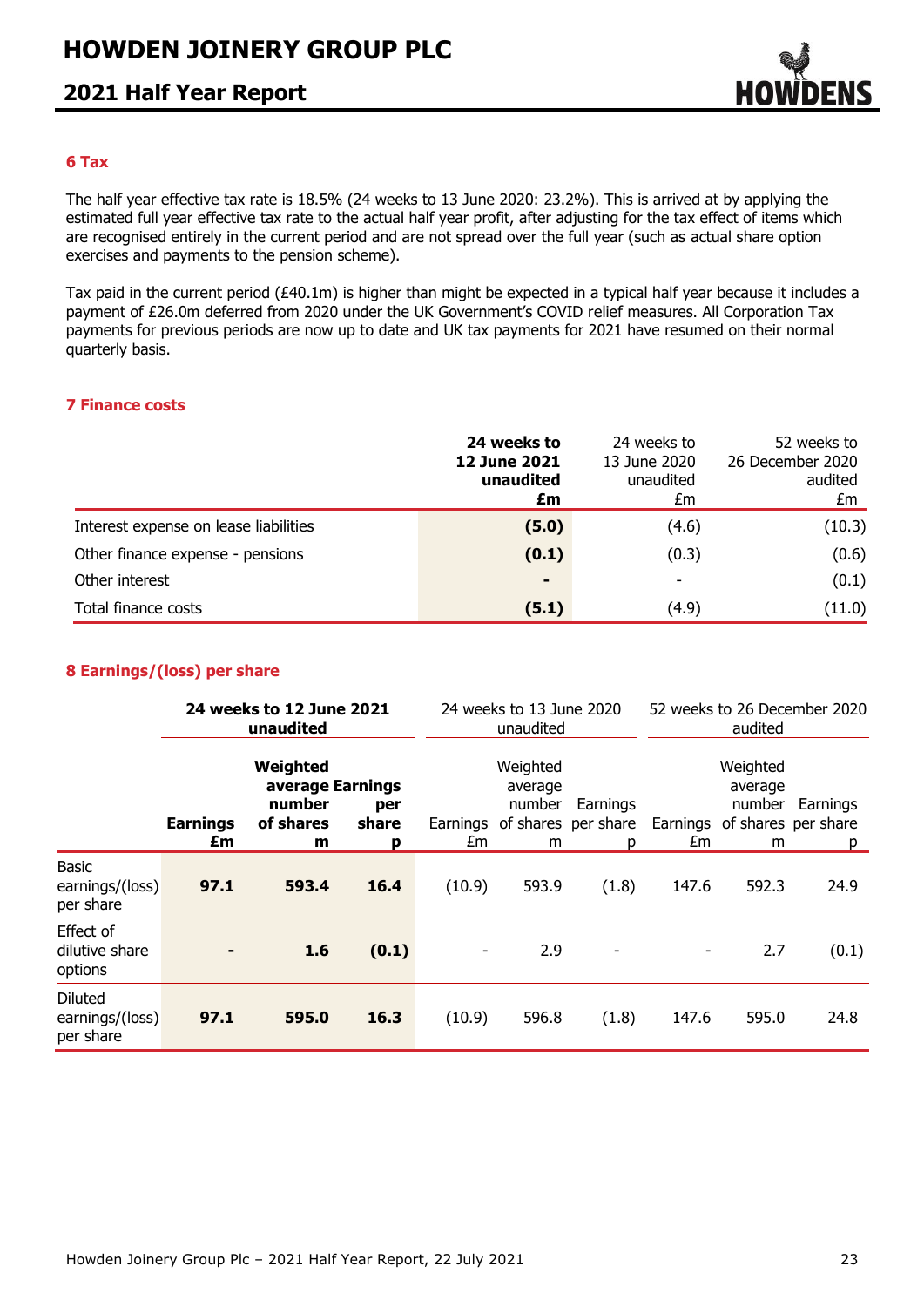

### **9 Dividends**

### **(a) Amounts recognised as distributions to equity holders in the period**

|                                                                         | 24 weeks to<br><b>12 June 2021</b><br>unaudited<br>£m | 24 weeks to<br>unaudited<br>£m | 52 weeks to<br>13 June 2020 26 December 2020<br>audited<br>£m |
|-------------------------------------------------------------------------|-------------------------------------------------------|--------------------------------|---------------------------------------------------------------|
| Final dividend for the 52 weeks to 26 December 2020 -<br>9.1p/share     | (54.2)                                                |                                |                                                               |
| Special dividend for the 52 weeks to 26 December 2020<br>$-9.1p/s$ hare | (54.1)                                                |                                |                                                               |
|                                                                         | (108.3)                                               |                                |                                                               |

No dividends were paid in the current period, or either of the prior periods. The final dividend for the 52 weeks to 26 December 2020 (9.1p/share) was approved at the AGM in May 2021, and was paid on 18 June 2021, together with the special dividend (9.1p/share).

### **(b) Proposed dividend**

On 21 July 2021, the Board approved the payment of an interim dividend of 4.3p/share to be paid on 19 November 2021 to ordinary shareholders on the register on 15 October 2021.

|                                                                                   | 24 weeks to<br>12 June 2021<br>unaudited<br>£m | 52 weeks to<br>26 December 2020<br>audited<br>£m |
|-----------------------------------------------------------------------------------|------------------------------------------------|--------------------------------------------------|
| Proposed interim dividend for the 52 weeks to 25<br>December $2021 - 4.3p/s$ hare | 25.5                                           |                                                  |
| Final dividend for the 52 weeks to 26 December 2020 $-$<br>9.1p/share             |                                                | 53.9                                             |
| Special dividend for the 52 weeks to 26 December 2020<br>$-9.1p/share$            |                                                | 53.9                                             |
|                                                                                   |                                                | 107.7                                            |

### **10 Property, plant and equipment**

During the period, the Group made additions to property, plant and equipment ("PPE") of £23.8m (24 weeks to 12 June 2020 - £21.1m; 52 weeks to 26 December 2020 - £61.8m).

There were no disposals of PPE in the current or prior periods which had any significant net book value.

There are non-cancellable commitments to purchase PPE of £20.4m at the current period end (13 June 2020 - £11.1m; 26 December 2020 - £13.8m).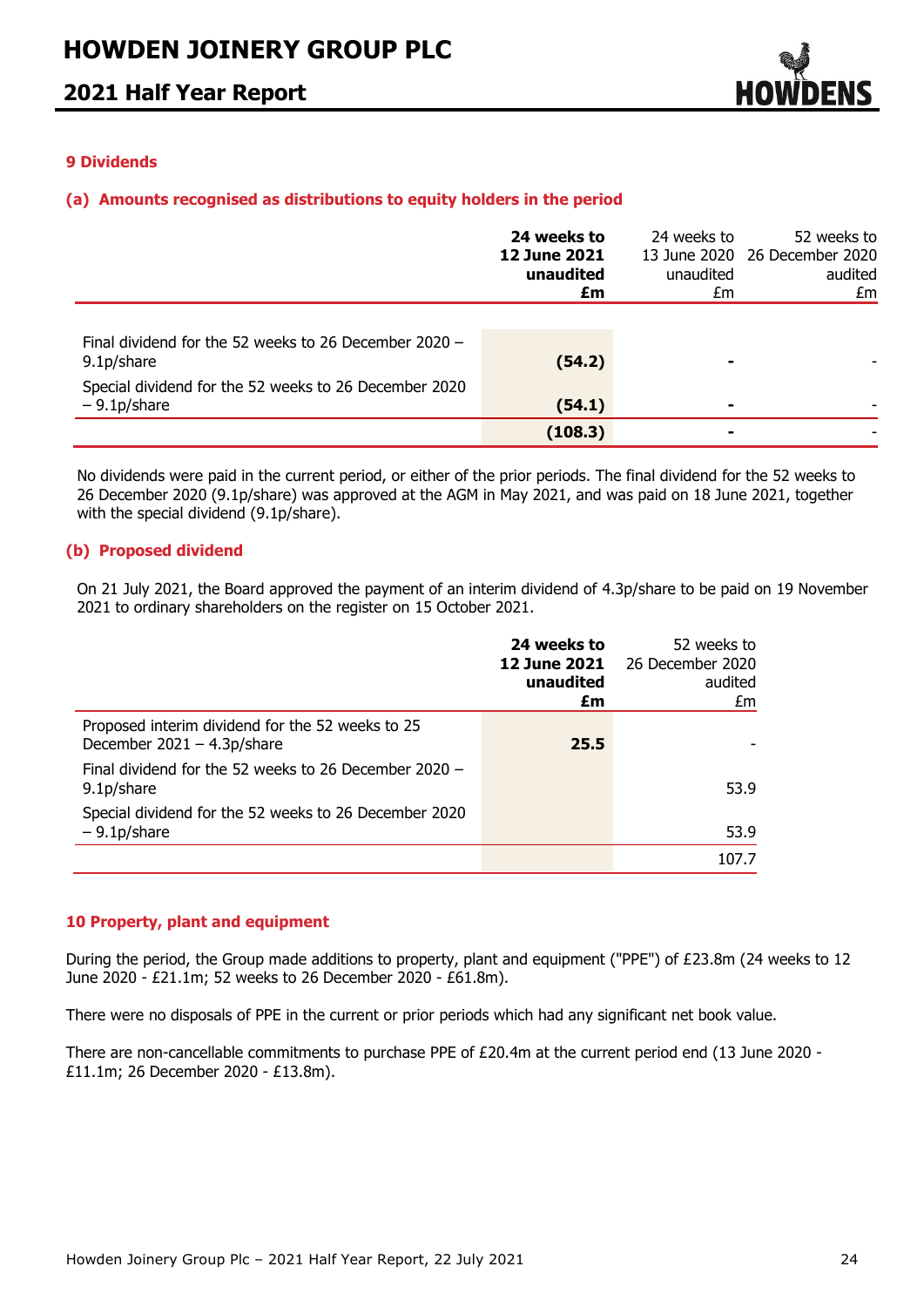

### **11 Retirement benefit obligations**

### **(a) Total amounts charged in respect of pensions in the period**

|                                                     | 24 weeks to<br><b>12 June 2021</b><br>unaudited<br>£m | 24 weeks to<br>13 June 2020<br>unaudited<br>£m | 52 weeks to<br>26 December 2020<br>audited<br>£m |
|-----------------------------------------------------|-------------------------------------------------------|------------------------------------------------|--------------------------------------------------|
| <b>Charged to the income statement</b>              |                                                       |                                                |                                                  |
| Defined benefit plan - current service cost         | 4.8                                                   | 9.6                                            | 20.8                                             |
| Defined benefit plan $-$ past service cost          |                                                       |                                                | 0.3                                              |
| Defined benefit plan - administration costs         | 1.0                                                   | 1.3                                            | 2.7                                              |
| Defined benefit plan - total operating charge       | 5.8                                                   | 10.9                                           | 23.8                                             |
| Defined benefit plan - net finance charge           | 0.1                                                   | 0.3                                            | 0.6                                              |
| Defined contribution plans - total operating charge | 10.5                                                  | 5.0                                            | 13.5                                             |
| Total charged to profit before tax                  | 16.4                                                  | 16.2                                           | 37.9                                             |
| <b>Included in other comprehensive income</b>       |                                                       |                                                |                                                  |
| Defined benefit plan $-$ actuarial (gains)/losses   | (63.4)                                                | (21.0)                                         | 12.7                                             |

### **(b) Other information – defined benefit pension plan**

### **Key assumptions used in the valuation of the plan**

|                                          |                                                                                                                  | 24 weeks to  | 24 weeks to  | 52 weeks to      |
|------------------------------------------|------------------------------------------------------------------------------------------------------------------|--------------|--------------|------------------|
|                                          |                                                                                                                  | 12 June 2021 | 13 June 2020 | 26 December 2020 |
|                                          |                                                                                                                  | unaudited    | unaudited    | audited          |
|                                          | Rate of increase of pensions in deferment capped at lower                                                        |              |              |                  |
| of CPI and 5%                            |                                                                                                                  | 2.85%        | 2.15%        | 2.45%            |
|                                          | Rate of CARE revaluation capped at lower of RPI and 3%                                                           | 2.55%        | 2.35%        | 2.35%            |
| Rate of increase of pensions in payment: |                                                                                                                  |              |              |                  |
| 5%                                       | pensions with increases capped at the lower of CPI and                                                           | 2.80%        | 2.20%        | 2.45%            |
| 5%, with a 3% minimum                    | pensions with increases capped at the lower of CPI and<br>pensions with increases capped at the lower of RPI and | 3.50%        |              | 3.35%            |
| 2.5%                                     |                                                                                                                  | 2.25%        | 2.10%        | 2.10%            |
| Rate of increase in salaries             |                                                                                                                  | 4.35%        | 3.95%        | 3.95%            |
| Inflation assumption - RPI               |                                                                                                                  | 3.35%        | 2.95%        | 2.95%            |
| Inflation assumption $-$ CPI             |                                                                                                                  | 2.85%        | 2.15%        | 2.45%            |
| Discount rate                            |                                                                                                                  | 1.85%        | 1.45%        | 1.30%            |
|                                          |                                                                                                                  |              |              |                  |
| Life expectancy (years):                 | pensioner aged 65 - male                                                                                         | 86.6         | 86.5         | 86.5             |
|                                          | pensioner aged 65 - female                                                                                       | 88.4         | 88.2         | 88.3             |
|                                          | non-pensioner aged 45 - male                                                                                     | 87.6         | 87.7         | 87.8             |
|                                          | non-pensioner aged 45 - female                                                                                   | 90.3         | 90.4         | 90.5             |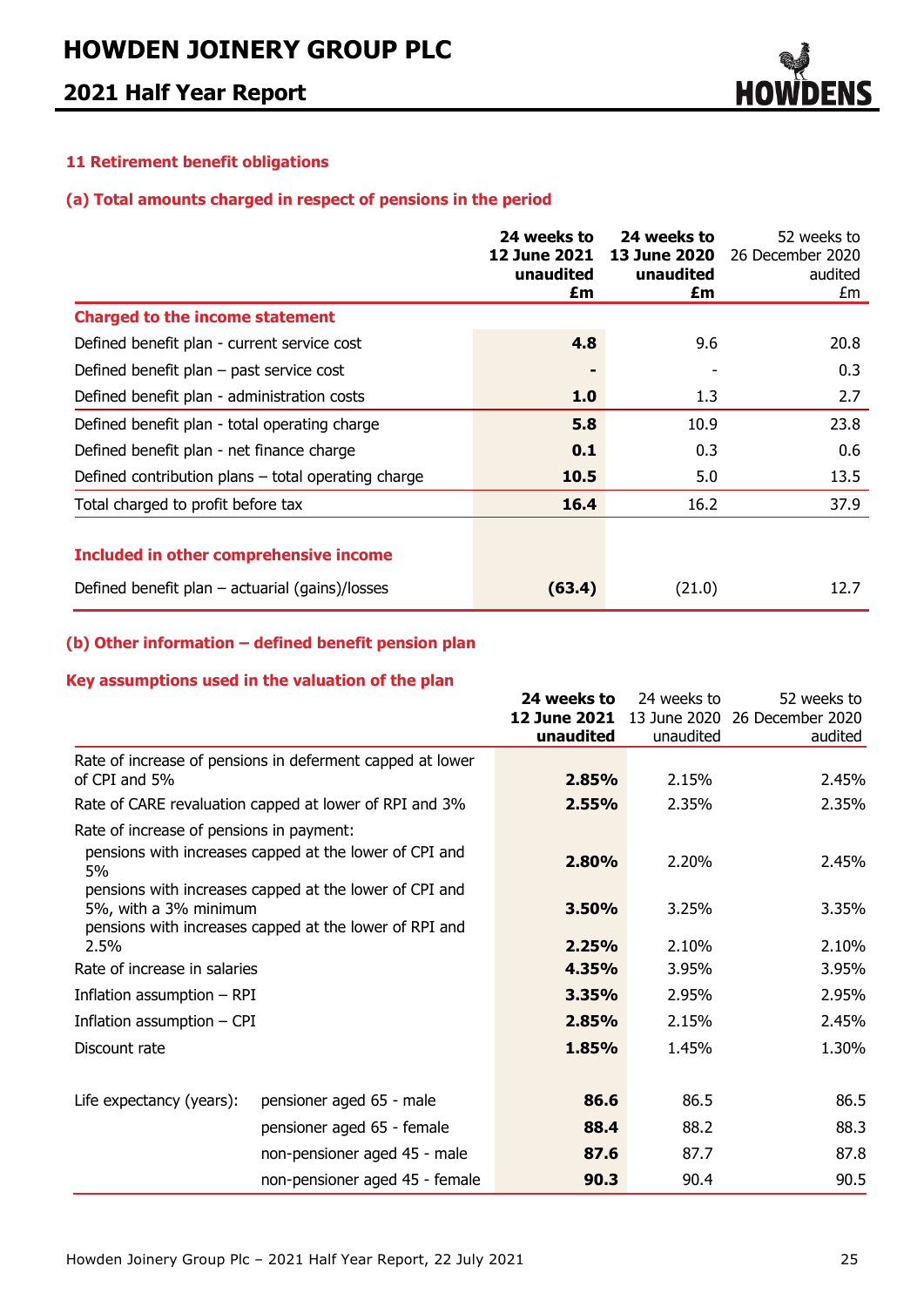## **2021 Half Year Report**



### **11 Retirement benefit obligations (continued)**

#### **Balance sheet**

The amount included in the balance sheet arising from the Group's obligations in respect of the defined benefit scheme is as follows:

|                                                                     | <b>12 June 2021</b><br>unaudited<br>£m | 13 June 2020<br>unaudited<br>£m | 26 December 2020<br>audited<br>£m |
|---------------------------------------------------------------------|----------------------------------------|---------------------------------|-----------------------------------|
| Present value of defined benefit obligations                        | (1, 521.3)                             | (1,609.8)                       | (1,641.0)                         |
| Fair value of scheme assets                                         | 1,553.3                                | 1,576.5                         | 1,593.3                           |
| Surplus/(deficit) in the scheme, recognised in the<br>balance sheet | 32.0                                   | (33.3)                          | (47.7)                            |

In recognising the pension surplus at the end of the current period, the Group has considered the conditions and guidance given in IAS 19 and IFRIC 14 and has concluded that: it is appropriate to recognise the surplus in full; there is no issue affecting the availability of a refund or reduction in future contributions due to minimum funding requirements; and there is no requirement to recognise an associated liability.

Movements in the period are as follows:

|                                    | 24 weeks to<br><b>12 June 2021</b><br>unaudited<br>£m | 24 weeks to<br>13 June 2020<br>unaudited<br>£m | 52 weeks to<br>26 December 2020<br>audited<br>£m |
|------------------------------------|-------------------------------------------------------|------------------------------------------------|--------------------------------------------------|
| Deficit at start of period         | (47.7)                                                | (56.6)                                         | (56.6)                                           |
| Current service cost               | (4.8)                                                 | (9.6)                                          | (20.8)                                           |
| Past service cost                  | ٠                                                     | ٠                                              | (0.3)                                            |
| Administration cost                | (1.0)                                                 | (1.3)                                          | (2.7)                                            |
| <b>Employer contributions</b>      | 22.2                                                  | 13.5                                           | 46.0                                             |
| Other finance charge               | (0.1)                                                 | (0.3)                                          | (0.6)                                            |
| Actuarial gains/(losses)           | 63.4                                                  | 21.0                                           | (12.7)                                           |
| Surplus/(deficit) at end of period | 32.0                                                  | (33.3)                                         | (47.7)                                           |

### **Statement of comprehensive income**

Amounts taken to equity via the statement of comprehensive income in respect of the Group's defined benefit plan are shown below:

|                                                                      | 24 weeks to         | 24 weeks to  | 52 weeks to      |
|----------------------------------------------------------------------|---------------------|--------------|------------------|
|                                                                      | <b>12 June 2021</b> | 13 June 2020 | 26 December 2020 |
|                                                                      | unaudited           | unaudited    | audited          |
| <b>Actuarial gains/(losses)</b>                                      | £m                  | £m           | £m               |
| Return on assets                                                     | (46.3)              | 139.6        | 133.2            |
| Decrease/(increase) in liabilities due to financial                  |                     |              |                  |
| assumptions and experience                                           | 104.5               | (114.0)      | (183.8)          |
| Decrease/(increase) in liabilities due to demographic<br>assumptions | 5.2                 | (4.6)        | 37.9             |
| Total actuarial gains/(losses)                                       | 63.4                | 21.0         | (12.7)           |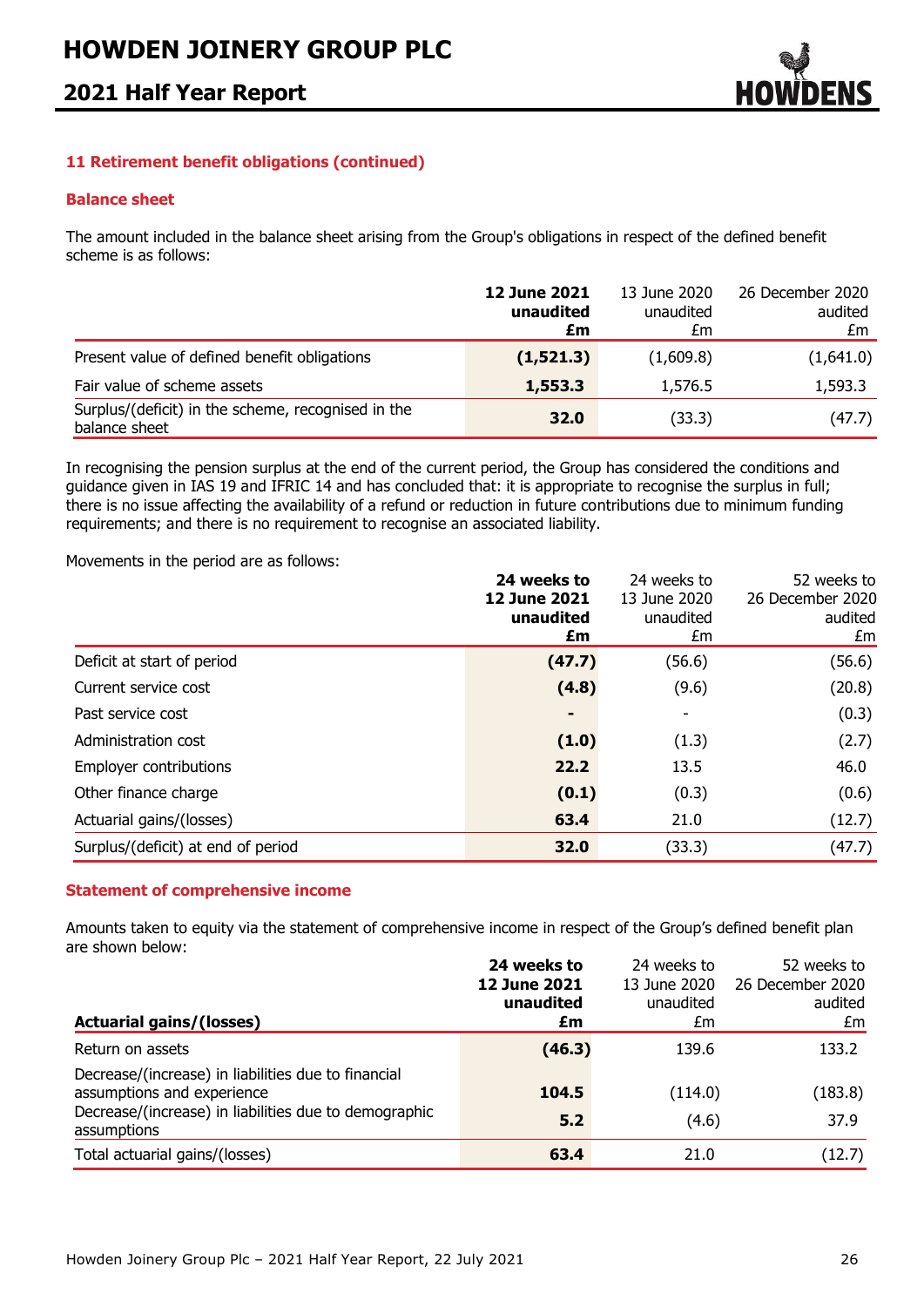### **2021 Half Year Report**



### **12 Provisions**

|                               | <b>Property</b><br>£m | <b>Warranty</b><br>£m    | <b>Other</b><br>£m       | Total<br>£m |
|-------------------------------|-----------------------|--------------------------|--------------------------|-------------|
| At 26 December 2020 - audited | 5.6                   | 8.0                      | 0.3                      | 13.9        |
| Created in the period         | 1.5                   | 3.3                      |                          | 4.8         |
| Utilised in the period        | (1.2)                 | (2.0)                    | ٠                        | (3.2)       |
| Released in the period        | (0.2)                 | $\overline{\phantom{a}}$ | $\overline{\phantom{0}}$ | (0.2)       |
| At 12 June 2021 - unaudited   | 5.7                   | 9.3                      | 0.3                      | 15.3        |

#### **Property provision**

The property provision covers obligations to make dilapidations payments to landlords of leased properties.

The timing of outflows from the provision is variable, and is dependent on property lease expiry dates, on opportunities to surrender leases, and on the timing of dilapidations assessments and works.

#### **Warranty provision**

This provision relates to amounts due in respect of product warranties. As products are sold, the Group makes provision for potential future claims under warranties. As claims are made, the Group utilises the provision and then uses this historical data to periodically revise the basis on which it makes further provision.

### **13 Related party transactions**

There have been no changes to the related party arrangements or transactions as reported in the 2020 Annual Report & Accounts.

Transactions between Group companies, which are related parties, have been eliminated on consolidation and are therefore not disclosed. Other transactions which fall to be treated as related party transactions are: those relating to the remuneration of key management personnel, which are not disclosed in the half-yearly report, and which will be disclosed in the Group's next Annual Report; and transactions between the Group and the Group's defined benefit pension plan, which are disclosed in note 11.

### **14 Trade and other payables**

Trade and other payables at 12 June 2021 includes £108.3m in respect of dividends which had been approved at that date, but which were not paid until 18 June 2021. Further details are given in note 9 (a). There were no such amounts at 13 June 2020 or 26 December 2020.

|                                    | <b>12 June 2021</b><br>unaudited<br>£m | 13 June 2020<br>unaudited<br>£m | 26 December 2020<br>audited<br>£m |
|------------------------------------|----------------------------------------|---------------------------------|-----------------------------------|
| Proposed dividends (see note 9(a)) | 108.3                                  | -                               |                                   |
| Trade creditors and other payables | 344.4                                  | 224.3                           | 300.4                             |
|                                    | 452.7                                  | 224.3                           | 300.4                             |